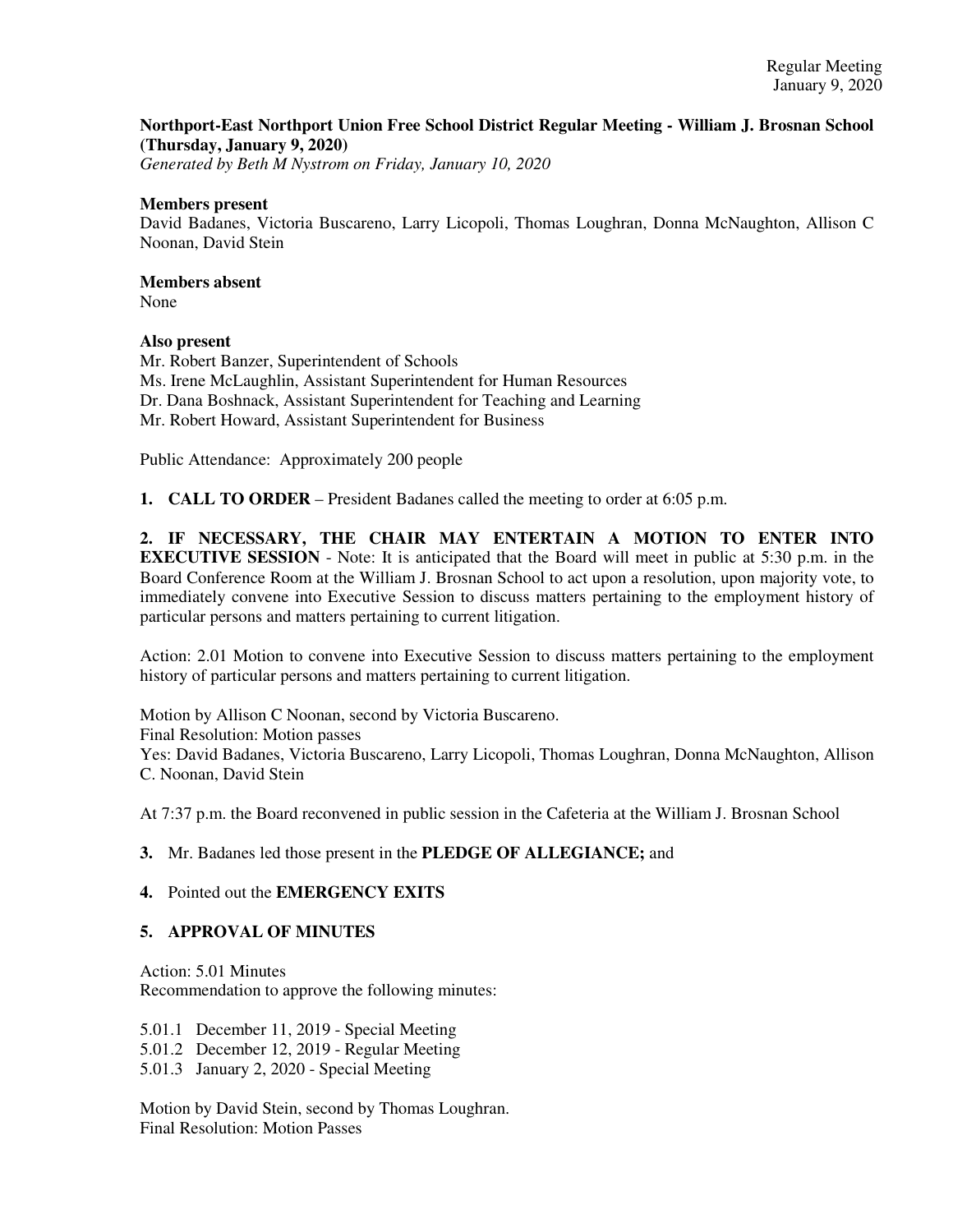Yes: David Badanes, Victoria Buscareno, Larry Licopoli, Thomas Loughran, Donna McNaughton, Allison C Noonan, David Stein

## **6. STUDENT AND STAFF RECOGNITION/ANNOUNCEMENTS FROM THE SUPERINTENDENT OF SCHOOLS**

Presentations: 6.01 Accomplishments of Staff and Students

6.01.1 Mr. David Storch, District Chairperson for Science and Technology & Engineering, introduced Isabella DeBrino, Science Department Student of the Month and presented a brief video on her accomplishments.

President Badanes and Mr. Banzer congratulated Isabella on her fine accomplishments and presented her with a commendation from the Board.

6.01.2 Mr. David Storch, District Chairperson for Science and Technology & Engineering, introduced Ryan Heinzman, Technology & Engineering Department Student of the Month, and presented a brief video on his accomplishments.

President Badanes and Mr. Banzer congratulated Ryan on his fine accomplishments and presented him with a commendation from the Board.

Superintendent Banzer stated that students moved back into Ocean Avenue Elementary School from Norwood Avenue Elementary School and it was a smooth transition. Mr. Banzer thanked the buildings and grounds department, the teachers, teacher aides and custodial staff who help with the transition.

Mr. Banzer stated that he sent a letter out to the Ocean Avenue Elementary School families today regarding the drywell remediation. A forum will be scheduled next week regarding the issue and he will work with Ms. Larkin and consultants to communicate that to the Ocean parents.

## **7. SPECIAL REPORTS**

Presentations: 7.01 Board Subcommittee on Northport Middle School Soil Testing Update

Trustee Licopoli introduced the PWGC team, Jennifer Lewis, PG, Senior Program Manager, Heather Moran-Botta, SMS, Program Manager, and Paul K. Boyce, PE, PG, President & CEO. PWGC explained the testing plan.

PWGC is an environmental Engineering Firm founded in 1990. There are approximately 70 employees including 14 New York State Licensed Professional Geologists, nine New York State Licensed Professional Engineers, and one Safety Management Specialists.

PWGC has provided environmental site assessment services for the following: New York City School Construction Authority, New York City Department of Education, Developmental Disabilities Institute, Inc., Catholic High Schools of Long Island, The Ross School, Bridgehampton Union Free School District and South Nassau Communities Hospital.

Services provided by PWGC include mold assessment and abatement oversight; oil and groundwater assessments/due diligence; indoor air quality assessments; asbestos testing, analysis and abatement oversight; legionella testing, analysis and abatement oversight; potable water testing; environmental compliance – AST/UST; lead testing and analysis, blue water testing and analysis.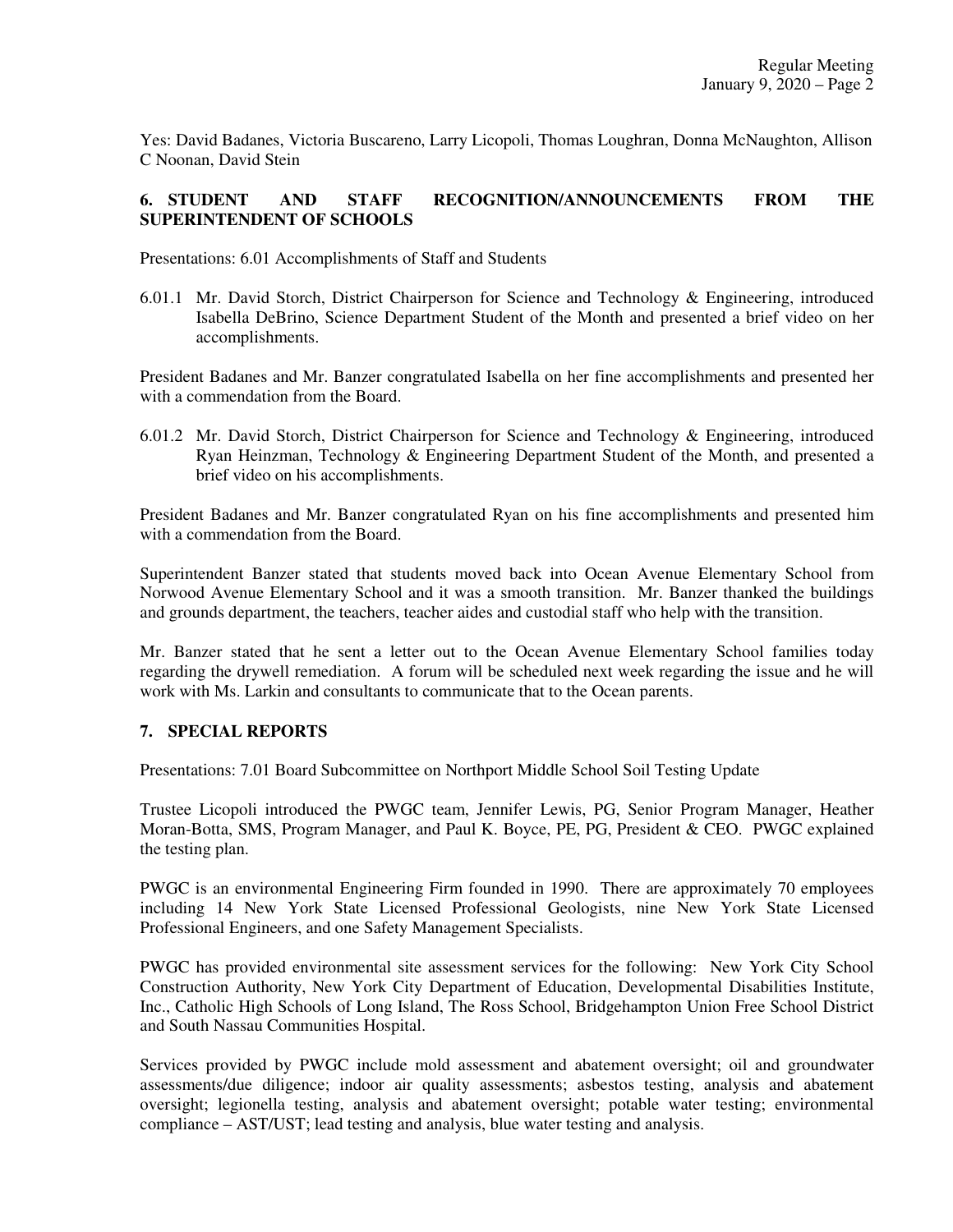Understanding of the problem from community complaints and health concerns; potential on-site sources – water instruction and indoor air quality, science labs and associated cesspool, art rooms, photography room, former automotive shop; building materials – permanent buildings and portable buildings; potential off-side sources – emissions from VA Medical Center, Landfill/incinerator. PWGC presented aerial maps of the Northport Middle School property, including SCWA wellfields contaminated with PCE from unknown sources, groundwater flow direction.

The project approach includes conducting a comprehensive and systematic phased investigation. Understand the problem by conducting historical research of the subject property and surrounding areas; and review existing information, complaints and issues. Develop Scope of Work and obtain new information using geophysical survey, soil vapor intrusion investigation, soil investigation, mold investigation, indoor air quality investigation, and sanitary system and storm water investigation. Recommendations and conclusions if areas of concern are identified, evaluate sources and extent of area of concern, and provide recommendations to remove or mitigate areas of concern in order to prevent possible ongoing sources from impacting human health or the environment.

PWGC reviewed environmental information such as how contamination migrates through the environment, routes of exposure, and how are humans affected by contamination in the environment.

The industrial hygiene investigation will include:

Building Investigation (ongoing):

- Moisture survey utilizing a thermal infrared camera.
- Meters to measure temperature, relative humidity, CO, CO2.
- Screening with PID to measure VOCs in parts per billion.
- A moisture meter for direct measurement of moisture conte4nt of porous building materials.
- Areas of visible suspect mold will be sampled using direct examination of areas by either tape or swab samples.

Initial Air Sampling Investigation (Scheduled for January 11, 2020)

- Mercury vapor
- Select Metals (Method 7300)
- Chlorinated pesticides (Method 5510)
- Mold in air (Air-o-Cell)
- Field screening for mercury vapor using the Jerome J505.

PWGC presented draft sampling plan maps.

A geophysical survey conducted by a third party contractor will include

- Utility clearance for drilling (on-going)
- Trace Sanitary Systems (on-gong)
	- Northern Sanitary System  $N$ , K, and L wings
		- Southern Sanitary System Cafeteria, H, G wings
		- Eastern Sanitary System C, D wings, Gym, possibly A and B wings
- Confirm underground storage tank configuration (completed)
	- No additional tanks identified in existing tank area
- Confirm presence of underground hydraulic lift system (proposed)
	- In former autobody shop

PWGC will investigate the chemical inventory using New York State Department of Health (NYSDOH) Guidance for Evaluating Soil Vapor Intrusion (Oct 200 – addenda), room to room evaluation of chemicals currently stored on-site, and considerations for use of chemicals such as art rooms, tech rooms, and science labs.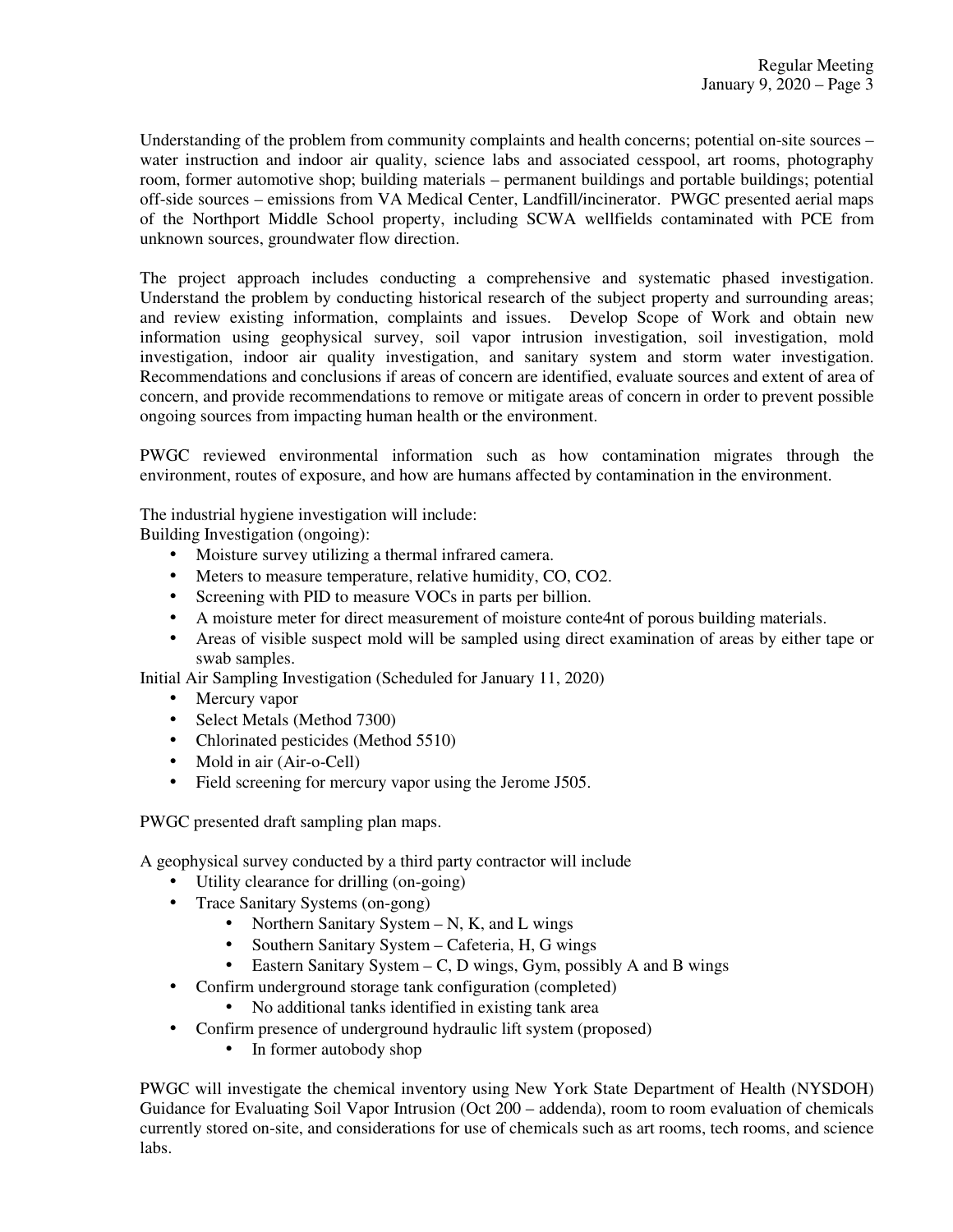Investigation of soil vapor intrusion using New York State Department of Health (NYSDOH) Guidance for Evaluating Soil Vapor Intrusion (Oct. 2006 + addenda), USEPA Vapor Intrusion Screening Levels.

- Installation of 20 sub-slab vapor points (completed
	- Permanent locations
	- Locations chosen based upon areas of concern (L, K, and G wings) and for general site characterization.
- Proposed Sampling
	- Two-Phase approach. A limited "control" group of indoor air and outdoor air when school is in session and then the full sampling of indoor air, outdoor air, and sub-slab vapor when school is not in session, but site operations are to continue as if school is in session.

Soil investigation using New York State Department of Environmental Conservation (NYSDEC) DER-10 (May 2010), part 375 Environmental Remediation Programs (DEC2006) CP-51 Soil Cleanup Guidance (Oct 2010). Restricted Residential Soil Cleanup Objectives (RRSCO) are appropriate for schools.

- Collection of 7 shallow soil samples for VOCs, SVOCs, Metals, Pesticides, PCBs, and Herbicides
	- One location chosen based upon potential issues with northern sanitary system
	- No other known areas of significant concern, so remainder of locations chosen for general site characterization
- Results Once exceedance of a RRSCO for arsenic in the track field (Result =  $49.3$  ppm, SCO = 16 ppm). Pesticides DDD, DDE, DDT, and Dieldrin detected, but less than RRSCOs.
- Chlordane was not detected at reporting limits.

Sanitary Systems and Stormwater Investigation using Suffolk County Department of Health Services (SCDHS) Standard Operating Procedure 9-95 (Jul 2010)

- Initial Sampling of Cesspools and Stormwater Drywells of Concern
	- Cesspool connected to G-wing science labs
	- Septic tank and two primary cesspools located in northern sanitary system (art room)
	- **Two stormwater drywells near historic petroleum spill at tanks**
- Results
	- G-wing Cesspool: Exceedances of SCDHS Action Levels Mercury at 632 ppm, Silver at 50.7 ppm
	- Primary Cesspools of Northern Sanitary System: One pool contained no exceedances, the other pool contained one exceedance of 2-Butanone (Result  $= 460$  ppb, Action Level – 400 ppb). 2-Butanone is a typical laboratory contaminant.
	- Preliminary Indoor Air Sampling in G-Wing
		- G-wing was screened using the Jerome J505 hand held meter, no areas of concern were noted during the screening. Additionally, air samples were collected from G51, G52, G53, the prep room between G51 and G52, and the hallway near the doors of these three rooms. These samples were analyzed for mercury using Method 6009, the results were non-detect.
- Proposed Sampling
	- Septic tanks and primary cesspools of the eastern and southern sanitary systems
	- Delineation of contaminated soil around G-wing cesspool
	- **Industrial Hygiene Indoor Air Sampling as previously discussed**

PWGC stated that there are three types of Mercury: elemental, inorganic, and organic

- Elemental elemental or metallic mercury is a shiny, silver-white metal historically referred to as quicksilver, and is liquid at room temperature. Elemental mercury is odorless. Common sources are thermometers, switches, blood pressure meters, dental fillings. Limited information, carcinogenic status unknown.
- Inorganic In its inorganic form, mercury occurs abundantly in the environment. Most inorganic mercury compounds are white powders or crystals, except for mercuric sulfide (also known as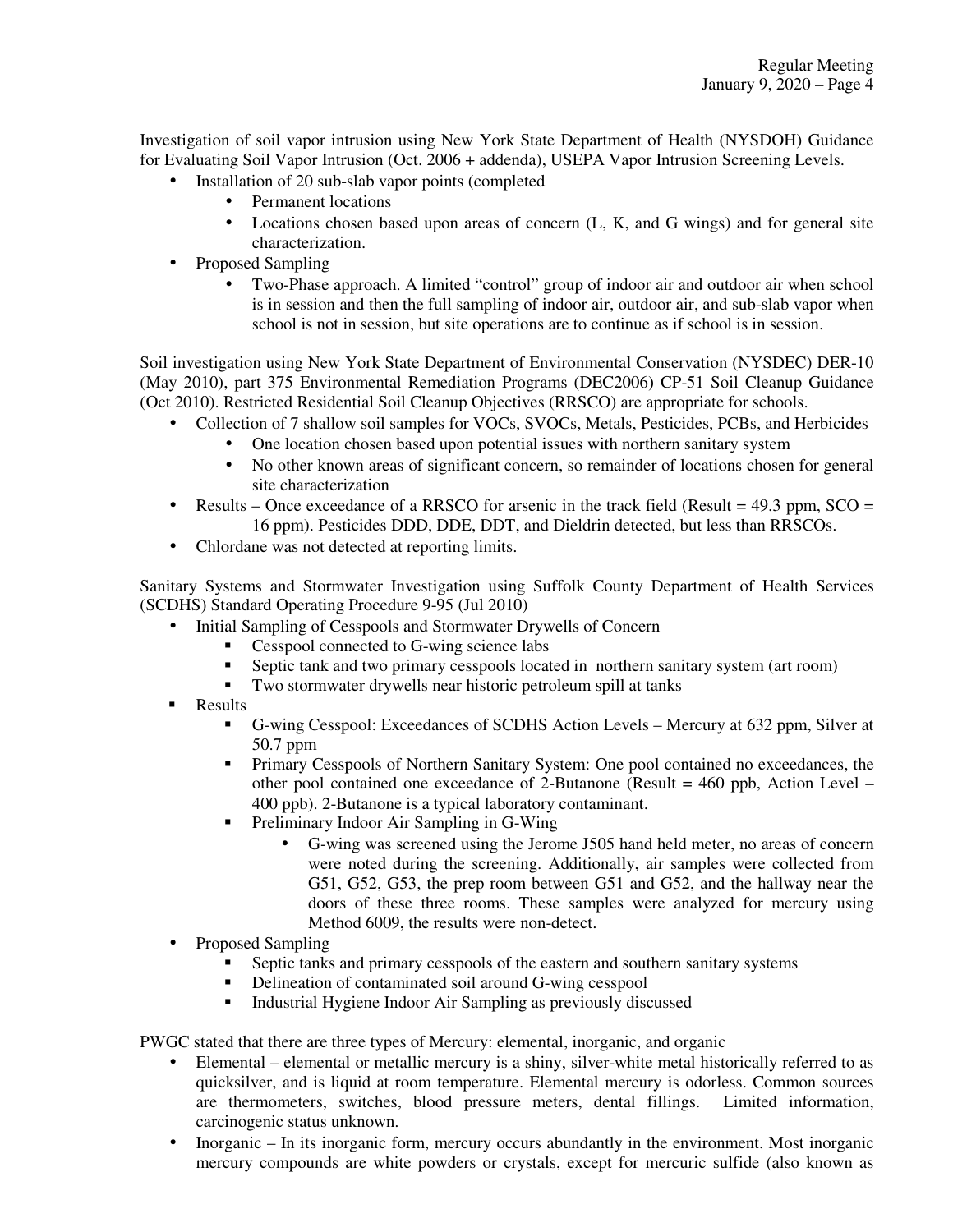cinnabar) which is red and turns black after exposure to light. Common sources are paint, fungicide, skin ointments. Possible carcinogenic.

- Organic (methylmercury) Produces primarily by microorganisms (bacteria and fungi) in the environment, rather than by human activity. Common source is seafood. Possible carcinogenic.
- Exposure testing is through blood or urine testing.

President Badanes thanked the PWGC representatives for their report and opened the discussion up to questions from the Board.

President Badanes asked the following questions: If you had a child would you send your child to the school? Mercury is in the soil, how would it create a health hazard. When you tested for mercury vapor there were no results?

PWGC: Looked through everything and have not seen anything so I would send to school. The main route of exposure to mercury is inhalation. P traps are designed to prevent vapor from going back into space.

Trustee Stein asked questions about the size of the drywell, the distance from the building, the sinks in G51, G52, G53 and prep room, science labs, plan for remediation, and questions about any restrictions performing the tests.

PWGC: The drywell was installed in 2001-2002 within approximately 10 ft. of G-wing. The results were 632 ppm, standard is 3.7. Could be from broken thermometer. Hand held testing units are the industry standard. They are formulating a plan for remediation. They had full access to the building for testing and there were no restrictions.

Trustee Buscareno stated that the testing is very important, but historically and speaking with teachers and students that has created a doubt. Until she is 100% sure and the testing is safe, she can't take the chance of not doing what I feel is the right thing to do. The social emotional piece has effected everyone.

Trustee Loughran asked when they will have the plan for the mercury remediation.

PWGC: It will take a couple of weeks to come up with an engineered plan for remediation.

Trustee Noonan stated that it's not just about soil testing but a comprehensive look. One of the charges as board members is not just about insuring the health and safety of children but also the emotion wellbeing.

Trustee Licopoli stated that science is very important and we can't make a decision because we have a feeling about something. In the course of the work we have to agree to make a decision. If there are results that come in from the testing that the children need to be moved the board would not hesitate to do it.

Trustee McNaughton asked about the mercury level, mercury in a dental office, and how to let the public know about the results.

PWGC: We need to have a little bit of time to process the findings.

Name Comment

Bethany Watts Asked if the heat was on while the testing was going on, at what levels were the readings taken, chlordane wasn't detected at but was it detected at all. Ms. Watts stated that in 2004 elemental mercury was not allowed in schools.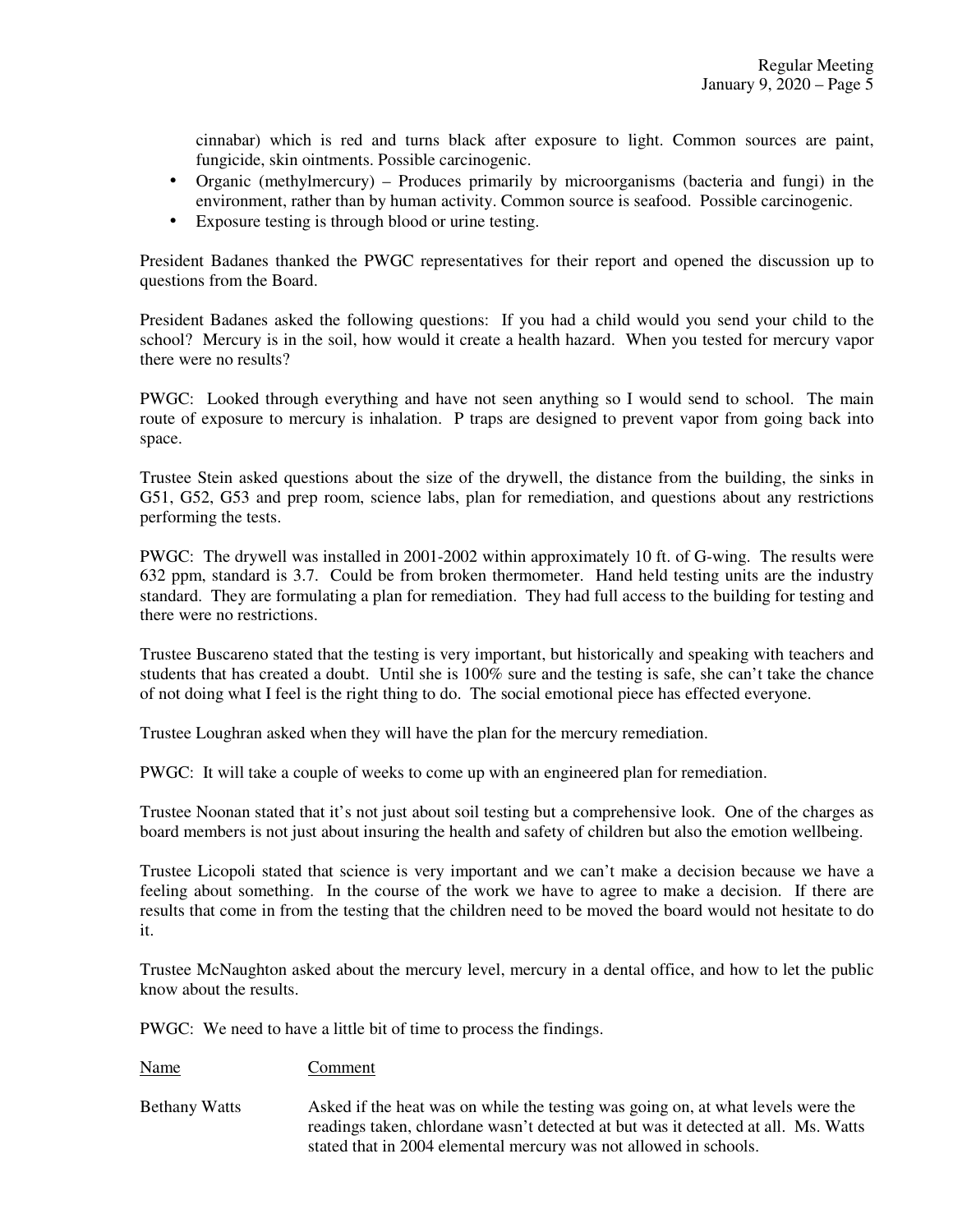PWGC stated that the heat was on and readings were taken at 4ft range.

| John Kobel                                                           | Stated that he witnessed SCDOH test acid neutralization tank which was fully<br>contaminated, tested outside leeching field/cesspool and found low<br>concentrations, DEC certified company removed tons of soil from area and DEC<br>required to transport to a landfill. They had to remove all the thermometers and<br>give to them to the high school.                 |  |
|----------------------------------------------------------------------|----------------------------------------------------------------------------------------------------------------------------------------------------------------------------------------------------------------------------------------------------------------------------------------------------------------------------------------------------------------------------|--|
| Shawne Rosenblum                                                     | Asked if they were planning on testing the drinking water in the building, and<br>since G-wing is currently closed how would anyone know if a trap were to go.<br>Ms. Rosenblum read an email she sent to the Board.                                                                                                                                                       |  |
| PWGC stated that testing water was not on the primary scope of work. |                                                                                                                                                                                                                                                                                                                                                                            |  |
| Jamie Marcantonio                                                    | Stated that the Board is sitting back and accepting that mercury is present and not<br>closing the school, we are in a code red and need to get kids and staff out of the<br>building.                                                                                                                                                                                     |  |
| Michelle Pettignano                                                  | Asked if the G-wing is the only wing that was tested, are you looking at the<br>medical records of the people reporting that they have had diagnoses, are you<br>looking at data for sick calls and sick kids in and out of the nurses office,<br>percentage of kids calling out sick, and are they working with pediatricians.                                            |  |
| rush on the results.                                                 | PWGC stated that the plan is to go in and test the entire building. Testing will be done on Saturday with a                                                                                                                                                                                                                                                                |  |
| Nicole Mulholland                                                    | Stated that she felt they were asked a very inappropriate question about sending<br>their child to the school. Stated that could be is potential intrusion and we don't<br>know the extent, other heavy metals could be present and in February you may<br>find something when my kids spent another month in that classroom. Everyone<br>should be removed until we know. |  |
| Dr. Monica Zenyah                                                    | Stated that Harborfields installed catch bins and all chemicals from the science                                                                                                                                                                                                                                                                                           |  |

- classroom go into these containers and then a company comes to remove it. Asked if there is a plan to check the traps.
- Leigh Boodoo Asked the board not to ask the scientists personal questions.

Victoria Bento Stated that the sink traps must be inspected. She fears after testing is done the issue will be pushed aside. It's the Board's duty to insure the safety of students and staff.

Michael Marcantonio Asked who the team reports the findings to and stated that it is troubling that when the mercury was found it went to the Superintendent, not the subcommittee. Stated the perception is that if they are going to the Superintendent every day there could be tampering.

Mr. Banzer stated that when something is found it should go directly to him if there is a health and safety concern so appropriate action can be taken.

Nicole Raganella Stated that the community lacks trust and that speaking to the Superintendent and Assistant Superintendent is not independent.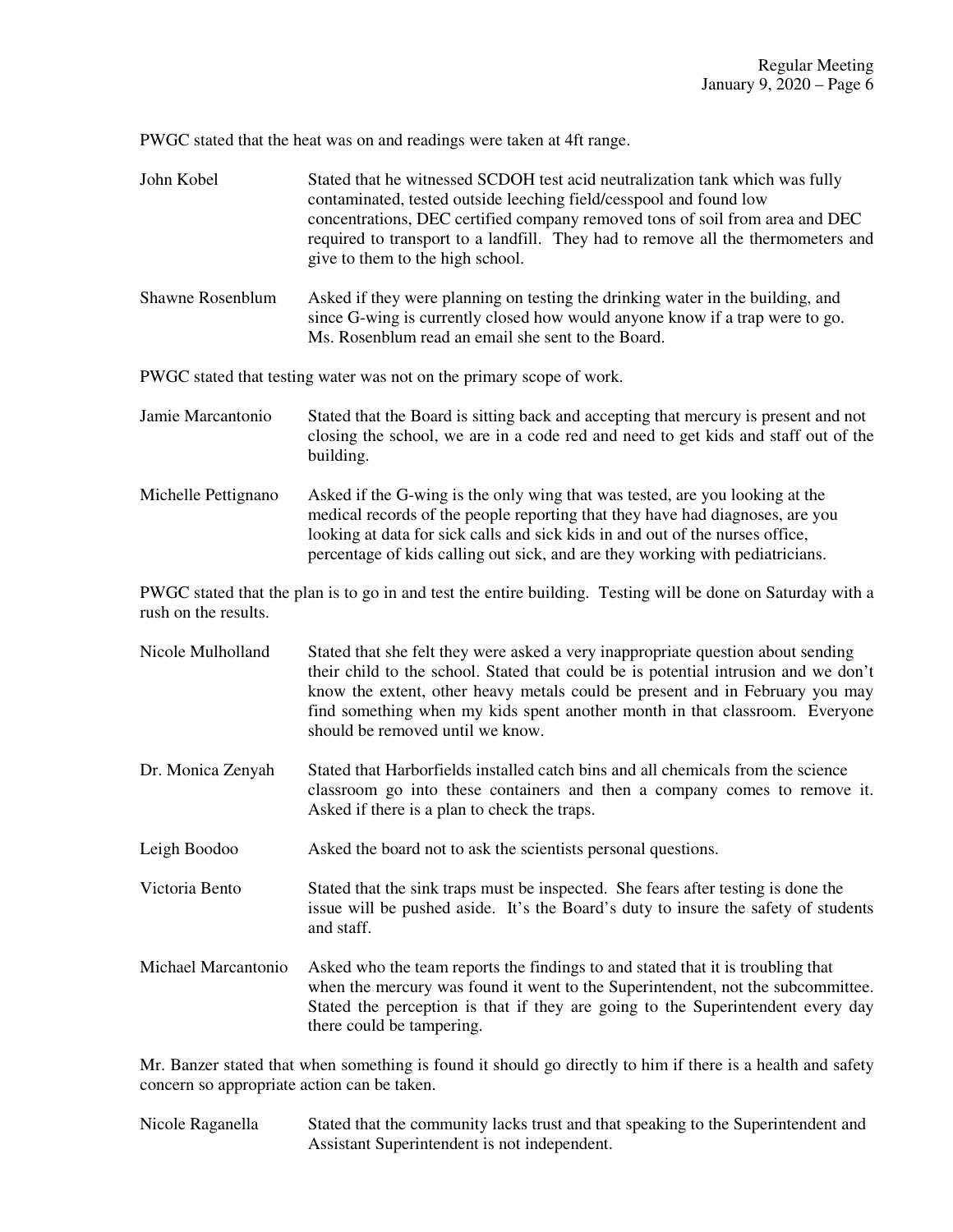Nancy Botti Gebig Stated that this toxic situation has been sorely dismissed by the Board. Stated that they should end the testing and remove the children. Stated that if it is a safe place to move central office and let the kids come here.

- Tyler Cobe Read a letter that was sent to the Board on behalf of Town Councilman Eugene Cook.
- At 10:22 p.m. the Board took a brief break.
- At 10:26 p.m. the Board reconvened in public session.

Lawrence Beck Stated that closing three classrooms and leaving the school open is taking a gamble. Asked what the Board is doing about the kids who have graduated the last 20 years. Stated that until the testing is completely finished the school has to be closed.

Action: At 10:30 p.m. motion to extend meeting.

Motion by Thomas Loughran, second by Allison C Noonan.

Final Resolution: Motion Passes

Yes: David Badanes, Victoria Buscareno, Larry Licopoli, Thomas Loughran, Donna McNaughton, Allison C Noonan, David Stein

- John Nobles Asked about the mold smell throughout the building and the Ocean Avenue issue. Asked if there could be a vote right now to empty the school.
- Denise Schwartz Stated that the subcommittee should have been invited to the meeting. The historical part on the presentation the bus depot wasn't mentioned and asked why they weren't checking around the tanks for spills. There are emissions from the VA and Covanta, VOCs should be looked at. Asked if the firm is aware that the building was closed for six years.
- Theresa Pipolo Asked if during the remediation process for the mercury is it safe for the students attending and does this present a danger to the children.
- Katherine Giovacco Stated that her son was in G-wing and pulled out of classroom because of odor. His locker is in the hallway of G-wing. How do we know what the air quality is outside of the classrooms in that area? Stated that open windows should be a concern.

PWGC stated that the testing decision were made on pathways. Samples were collected from classroom because of traps, and samples were taken in the hallway.

Christine Mulholland Stated that when she was PTA President at Ocean Avenue they had excess funds and wanted to put an air conditioner on the second floor but was told they couldn't do it because it wasn't equitable. Stated that we can't assume there is nothing and find something later. Asked what is the protocol and what is the next step.

President Badanes stated that there is another side to the story and if any school was to be closed, a lot of information and analysis would have to go into it. In an emergency situation something would be done.

Superintendent Banzer stated that there is a lot of tension between the science facts and the emotional aspect. They are looking at what the information tells and listening to concerns.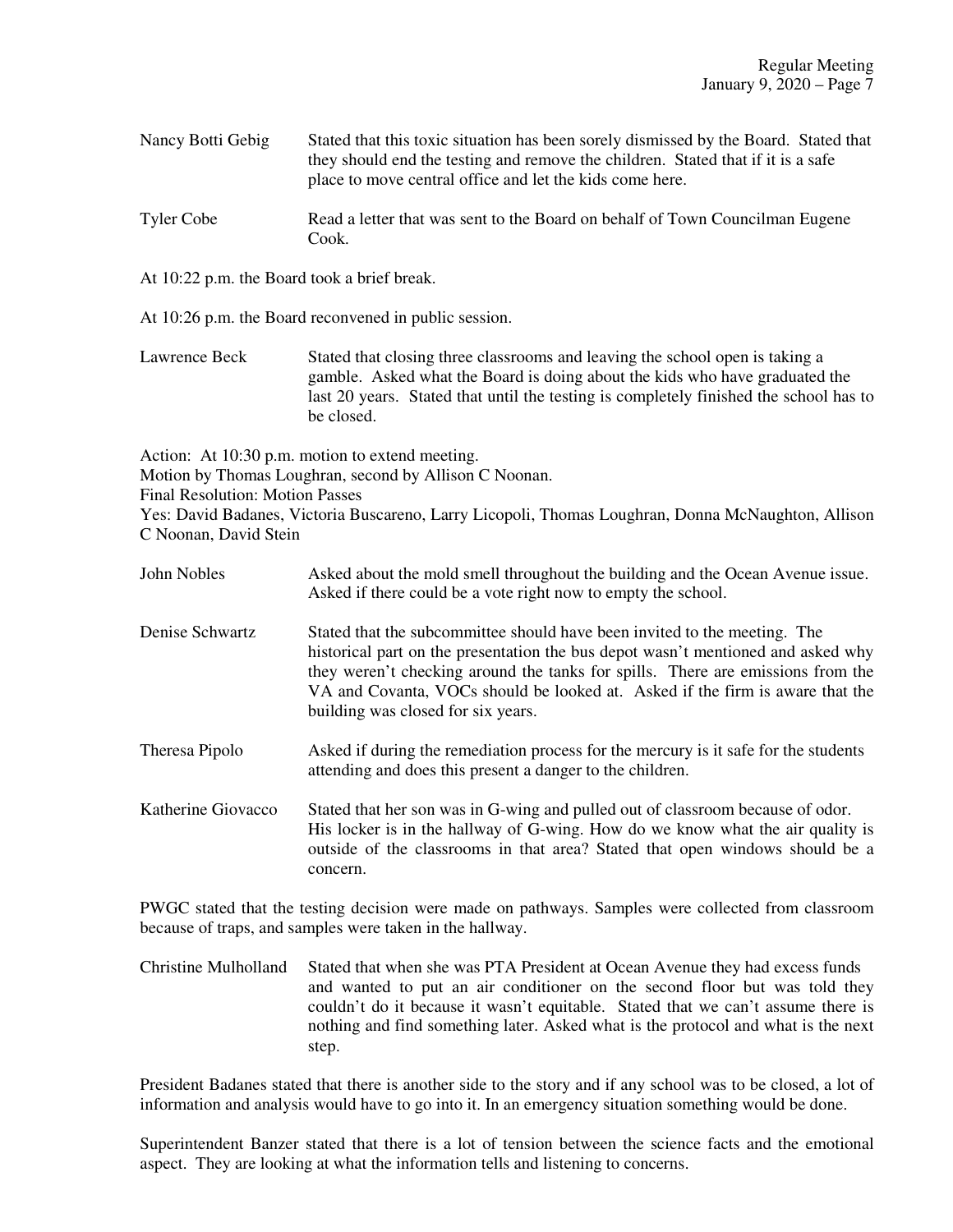| Janine Herman | Asked if there is an immediate removal plan in place if something is found in an |
|---------------|----------------------------------------------------------------------------------|
|               | elevated level and the students and staff need to be moved.                      |

- Lauren Handler Stated that if PWGC doesn't advise the superintendent that the kids need to be moved then he won't do it. Stated that the subcommittee would like more information such as how many students are checking in to the nurse and to provide some real information.
- Tammie Topel Stated that remediation needs to be done and the source determined, need to add groundwater testing and waste water testing as well. Stated that there needs to be a plan in place and once PWGC hears the historical data they wouldn't want to put kids in school.
- Steven Vertucci Stated he recently bought at house in Northport and stated that it is ignorant and scary that Mr. Banzer is in charge of the school district and cannot figure out a simple solution to remove kids from the school. Asked when is something going to be done about this and that money shouldn't be an issue

Mr Badanes stated that he doesn't believe they are ignorant and there are two sides to every story. Many people have told him that they do not want the school to be closed.

Mr. Banzer stated that there has been a lot done over the last few months. They are moving the buses now and have put the subcommittee together. If there is an emergency the district could house the Northport Middle School students for a couple of days. Mr. Banzer stated that the William J. Brosnan School is not suitable for a long term solution. They are working on a plan and there is a tremendous amount of logistics that goes into it.

| Tara Mackey             | Asked if the firm is aware that between three years ago there are dozens of<br>children that have high carboxyhemoglobin in their blood.                                                                                                                                                             |
|-------------------------|------------------------------------------------------------------------------------------------------------------------------------------------------------------------------------------------------------------------------------------------------------------------------------------------------|
| Michael Marcantonio     | Asked if they are aware of the Tiffany-Bader Report of negative positive pressure<br>in G wing.                                                                                                                                                                                                      |
| Anthony Raganella       | Stated that leaving the kids in the facility is not safe. They should not be in that<br>building until we can be 100% certain that they should be there. It is negligent<br>and criminal and endangering the welfare of children.                                                                    |
| <b>Jessica Strasser</b> | Stated that she is a PA and has a background in holistic medicine and there is a<br>process called methylation in where the body can detoxify better than others. Ms.<br>Strasser stated that we all process toxins differently. Stated she is asking from a<br>science mind and mother, do no harm. |
| Patricia Campbell       | Asked if the Superintendent can send an email out stating the numbers to parents<br>so they can decide whether to bring their kids to Northport Middle School. Stated<br>that the community needs to know the numbers.                                                                               |

**8. COMMUNICATIONS** - Please Note: This is the opportunity for persons who had written letters to the Board to speak to the Board regarding the issues raised in their communications. Speakers are asked to keep their comments brief, and to speak no longer than 5 minutes.

There were no communications to the Board requiring Board action.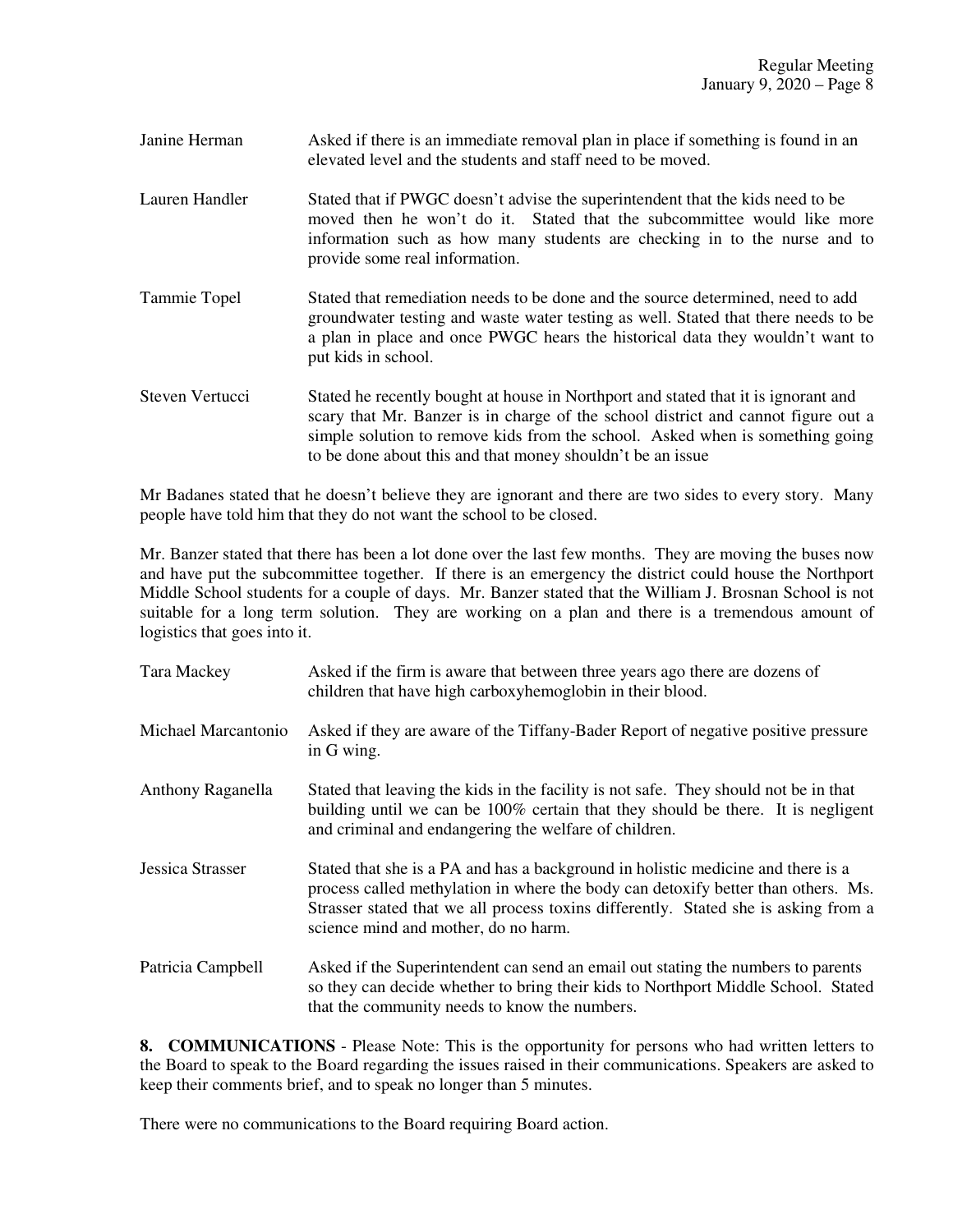**9. PUBLIC COMMENT/PARTICIPATION** - Please Note: Community members are invited to share their questions, comments, or concerns with the School Board. When speaking, citizens should state their name and address for the record and limit their presentation to 5 minutes. Where possible, the Board will answer factual questions immediately. A written response may be provided when information is not available. If a response would involve discussion of Board Policy or decisions which might be of interest to citizens not present at the meeting, the Board may place the item on a future meeting agenda.

Tammie Topel Stated that there was a FERPA violation letter to the District dated December 6, 2020 and asked if Mr. Banzer could discuss the corrective action.

Name Comment

Mr. Banzer stated that anytime we get FOIL requests they are sent to the attorneys and they are asked to review it. The question was whether or not this was an educational record. We followed the advice of the attorneys. Corrective action was done.

Nicole Mulholland Requested that the kids in  $G, L$  and K wings be immediately removed from those classrooms. Stated that the District and Town has known the problems with Northport Middle School for decades and nothing was done. Ms. Mulholland stated that she doesn't want Mr. Banzer to be the fall guy for the District but at least close G, L, K and H wings. Bethany Watts Stated that in regards to the FERPA Notice of Claims are not legal documents, not lawsuits. They were looking to extend statute of limitations on how long they could put in a lawsuit. The District can lose funding for multiple FERPA violations. If only excuse for doing that is the lawyers, you should look into

# **10. SUPERINTENDENT'S REPORT, GENERAL - FOR BOARD ACTION**

getting new lawyers.

Action: 10.01 Personnel Actions Report Recommendation to approve the attached Personnel Actions Report with addendum.

Motion by David Stein, second by Thomas Loughran. Final Resolution: Motion Passes Yes: David Badanes, Victoria Buscareno, Larry Licopoli, Thomas Loughran, Donna McNaughton, Allison C Noonan, David Stein

President Badanes announced the retirements of Janet Byler, Science Teacher, Donna Cardascia, Special Education Teacher, and Christine Moser, School Psychologist.

Action: 10.02 Purchasing Agent Recommendation that Karen Walters be appointed as Purchasing Agent, and that Robert Howard, Assistant Superintendent for Business, be authorized to act as Purchasing Agent in her absence.

Motion by David Stein, second by Thomas Loughran. Final Resolution: Motion Passes Yes: David Badanes, Victoria Buscareno, Larry Licopoli, Thomas Loughran, Donna McNaughton, Allison C Noonan, David Stein

Action: 10.03 Chairpersons for the Committee on Special Education (CSE), Sub-Committee on Special Education (SCSE), and 504 Committee meetings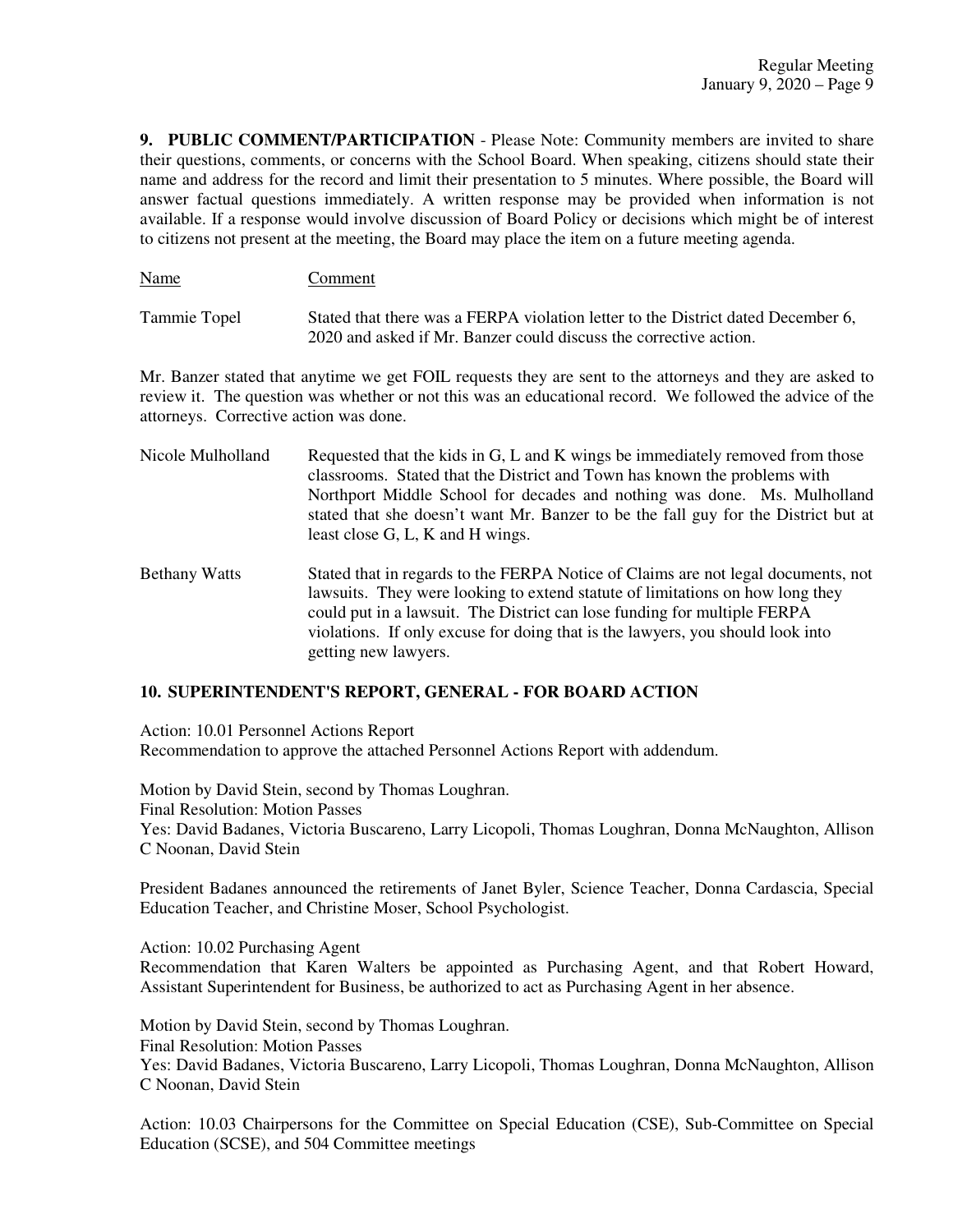Recommendation to appoint the following staff members to serve as chairpersons for the Committee on Special Education (CSE), Sub-Committee on Special Education (SCSE), and 504 Committee meetings during the 2019-2020 school year:

Tara Malone, Jennifer Sutherland

Motion by David Stein, second by Thomas Loughran. Final Resolution: Motion Passes Yes: David Badanes, Victoria Buscareno, Larry Licopoli, Thomas Loughran, Donna McNaughton, Allison C Noonan, David Stein

Action: 10.04 Schedule J - Committee on Special Education Recommendation to approve Schedule J - Committee on Special Education

Motion by David Stein, second by Thomas Loughran. Final Resolution: Motion Passes Yes: David Badanes, Victoria Buscareno, Larry Licopoli, Thomas Loughran, Donna McNaughton, Allison C Noonan, David Stein

Action: 10.05 Medicaid Compliance Officer Recommendation to appoint Debra Kienke, Interim Assistant Superintendent of Student Services, as Medicaid Compliance Officer

Motion by David Stein, second by Donna McNaughton. Final Resolution: Motion Passes Yes: David Badanes, Victoria Buscareno, Larry Licopoli, Thomas Loughran, Donna McNaughton, Allison C Noonan, David Stein

## **11. SUPERINTENDENT'S REPORT, FINANCIAL - FOR BOARD ACTION**

Action: 11.01 Urban Studies Field Trip Donation Recommendation to approve the following resolution:

"BE IT RESOLVED, that the Board of Education hereby gratefully accepts a donation of \$975 from Northport-East Northport residents, for the purposes of covering the cost of transportation for the Northport High School Urban Studies class field trip to New York City on November 22 and 26, 2019 and increase the 2019-2020 budget code A2110.4161.30.2903 by \$975 for this purpose.

BE IT RESOLVED, that the Board of Education hereby approves an increase in the revenue code A2705 of the 2019-2020 budget by \$975 with the understanding that this increase in revenue is the result of donations from Northport-East Northport residents."

Motion by Thomas Loughran, second by Allison C Noonan. Final Resolution: Motion Passes Yes: David Badanes, Victoria Buscareno, Larry Licopoli, Thomas Loughran, Donna McNaughton, Allison C Noonan, David Stein

Action: 11.02 Musical Theater Field Trip Donation Recommendation to approve the following resolution:

 "BE IT RESOLVED, that the Board of Education hereby gratefully accepts a donation of \$3,585 from Northport-East Northport residents, for the purposes of covering the cost of transportation for the Northport High School Musical Theater field trip to New York City and increase the 2019-2020 budget code A2110.4161.30.2903 by \$3,585 for this purpose.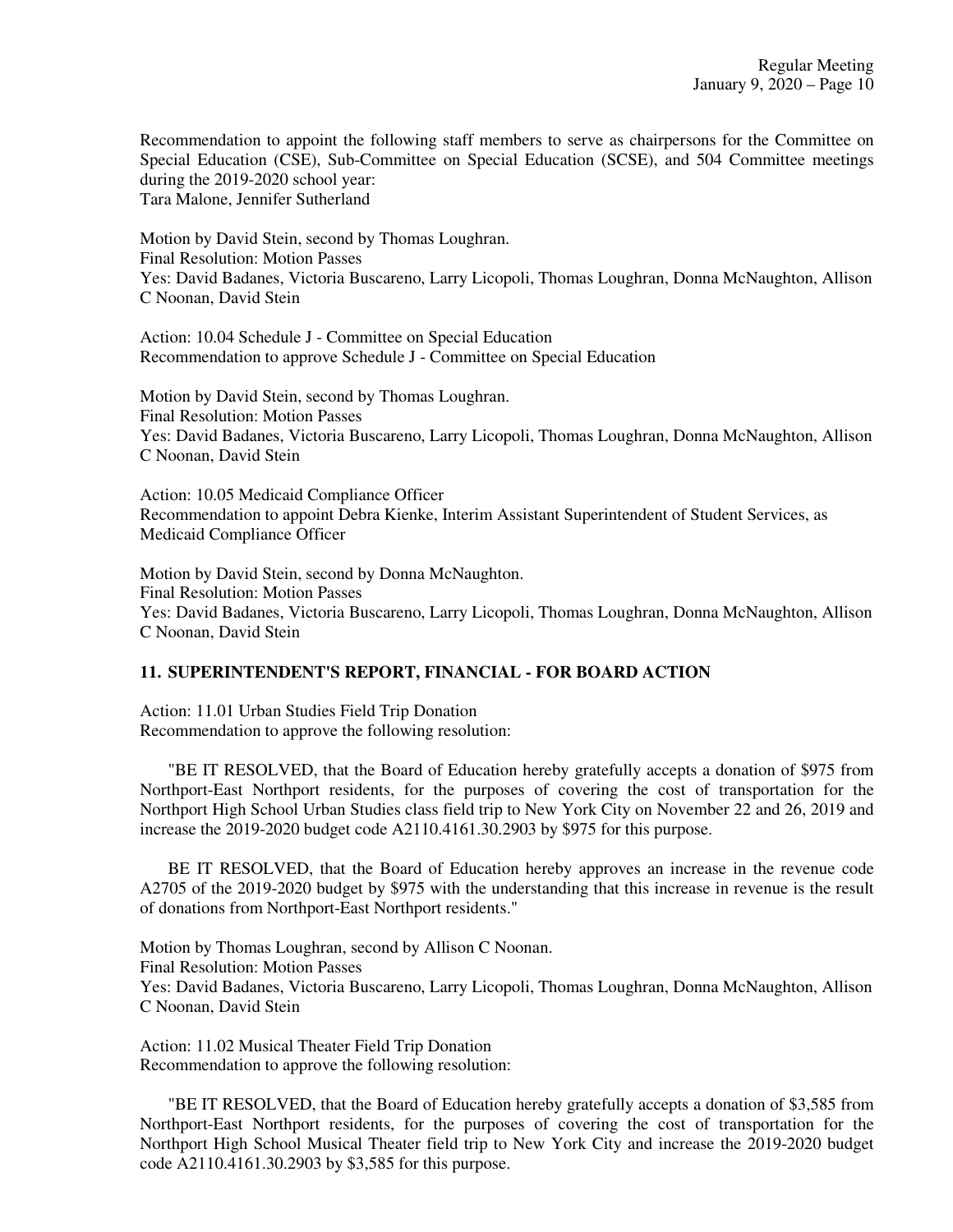BE IT RESOLVED, that the Board of Education hereby approves an increase in the revenue code A2705 of the 2019-2020 budget by \$3,585 with the understanding that this increase in revenue is the result of donations from Northport-East Northport residents."

Motion by Thomas Loughran, second by Allison C Noonan.

Final Resolution: Motion Passes

Yes: David Badanes, Victoria Buscareno, Larry Licopoli, Thomas Loughran, Donna McNaughton, Allison C Noonan, David Stein

Action: 11.03 Keys to Literacy

Recommendation to approve a Supplementary Education Services Agreement between the Northport-East Northport Union Free School District and Keys to Literacy for a comprehensive training January 28-20, 2020, in the amount of \$7,337.00 (Spec. Ed.)

Motion by Thomas Loughran, second by Allison C Noonan. Final Resolution: Motion Passes Yes: David Badanes, Victoria Buscareno, Larry Licopoli, Thomas Loughran, Donna McNaughton, Allison C Noonan, David Stein

Action: 11.04 Motivational Media

Recommendation to approve a Supplementary Education Services Agreement between the Northport-East Northport Union Free School District and Motivational Media for a digital theater presentation "The Good Life", in the amount of \$849 (NMS)

Motion by Thomas Loughran, second by Allison C Noonan. Final Resolution: Motion Passes Yes: David Badanes, Victoria Buscareno, Larry Licopoli, Thomas Loughran, Donna McNaughton, Allison C Noonan, David Stein

Action: 11.05 School Breakfast Program Recommendation to authorize the administration to survey the community to determine the extent of need for a school breakfast program for the 2020-2021 school year.

Motion by Thomas Loughran, second by Allison C Noonan. Final Resolution: Motion Passes Yes: David Badanes, Victoria Buscareno, Larry Licopoli, Thomas Loughran, Donna McNaughton, Allison C Noonan, David Stein

Action: 11.06 Gerber Tours, Inc.

Recommendation to approve an Agreement between the Board of Education of the Northport-East Northport Union Free School District and Gerber Tours, Inc. for the Fifth Avenue School Gettysburg Tour (FAS)

Motion by Thomas Loughran, second by Allison C Noonan.

Final Resolution: Motion Passes

Yes: David Badanes, Victoria Buscareno, Larry Licopoli, Thomas Loughran, Donna McNaughton, Allison C Noonan, David Stein

Action: 11.07 North Fork Express

Recommendation to approve an Agreement between the Board of Education of the Northport-East Northport Union Free School District and North Fork Express (Contract #2096031) (NAS)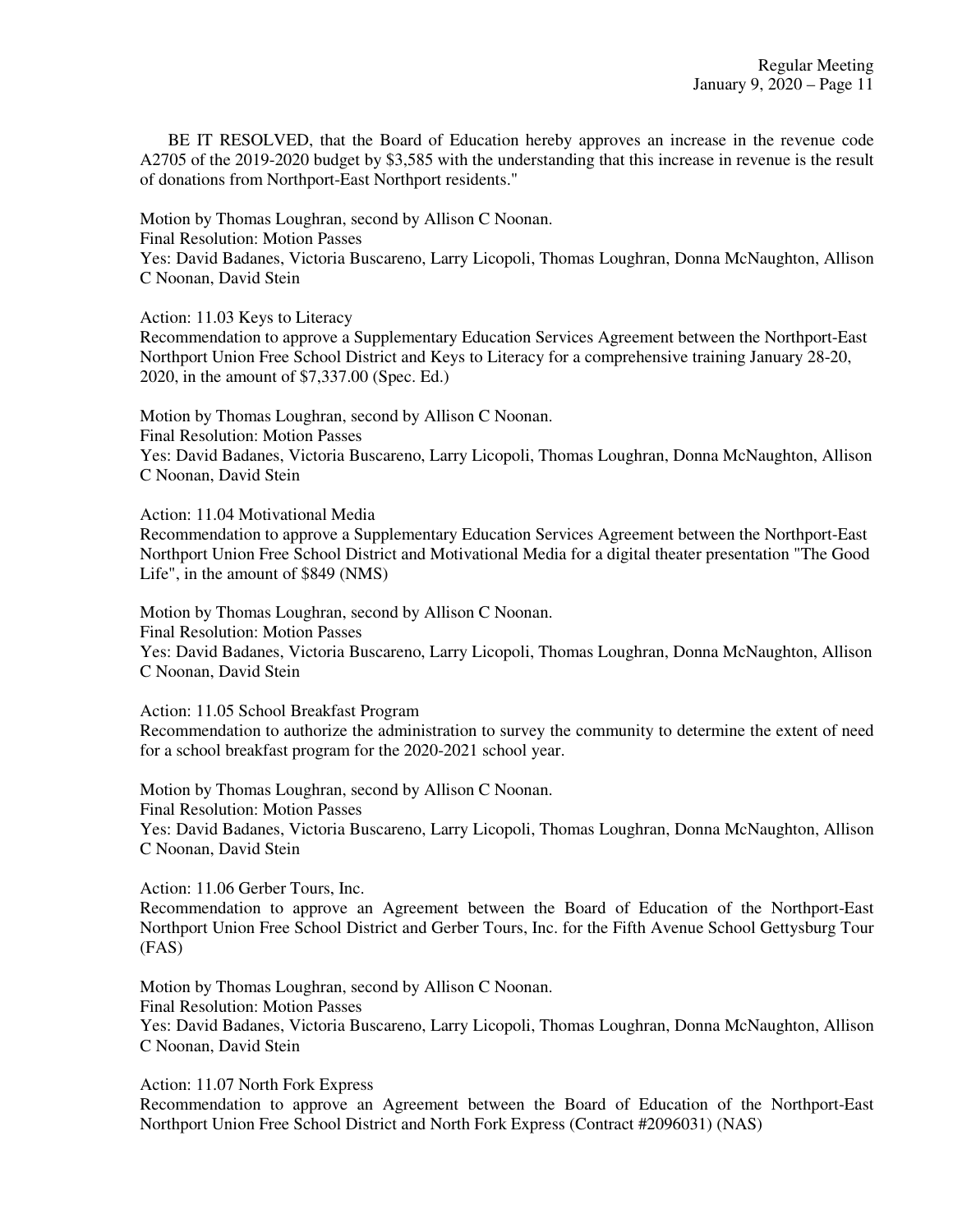Action: 11.08 Hampton Jitney Recommendation to approve an Agreement between the Board of Education of the Northport-East Northport Union Free School District and Hampton Jitney (Charter #27428) (NHS)

Motion by Thomas Loughran, second by Allison C Noonan. Final Resolution: Motion Passes Yes: David Badanes, Victoria Buscareno, Larry Licopoli, Thomas Loughran, Donna McNaughton, Allison C Noonan, David Stein

Action: 11.09 New York YMCA Camp Greenkill Outdoor Education Center Recommendation to approve an Agreement between the Board of Education of the Northport-East Northport Union Free School District and New York YMCA Camp Greenkill Outdoor Education Center (NMS)

Motion by Thomas Loughran, second by Allison C Noonan. Final Resolution: Motion Passes Yes: David Badanes, Victoria Buscareno, Larry Licopoli, Thomas Loughran, Donna McNaughton, Allison C Noonan, David Stein

Action: 11.10 John W. Engeman Theater

Recommendation to approve an Agreement between the Board of Education of the Northport-East Northport Union Free School District and John W. Engeman Theater (Contract Number PR72642021) (NAS)

Motion by Thomas Loughran, second by Allison C Noonan. Final Resolution: Motion Passes Yes: David Badanes, Victoria Buscareno, Larry Licopoli, Thomas Loughran, Donna McNaughton, Allison C Noonan, David Stein

Action: 11.11 School Aid Specialists LLC

Recommendation to approve an Agreement between the Northport-East Northport Union Free School District and School Aid Specialists, LLC to assist with compliance with Medicaid funding obligations (Spec. Ed.)

Motion by Thomas Loughran, second by Allison C Noonan. Final Resolution: Motion Passes Yes: David Badanes, Victoria Buscareno, Larry Licopoli, Thomas Loughran, Donna McNaughton, Allison C Noonan, David Stein

Action: 11.12 Glen Cove City School District

Recommendation to approve a 2019-2020 Special Education Services Contract between the Board of Education of the Northport-East Northport Union Free School District and Glen Cove City School District (Spec. Ed.)

Motion by Thomas Loughran, second by Allison C Noonan. Final Resolution: Motion Passes

Yes: David Badanes, Victoria Buscareno, Larry Licopoli, Thomas Loughran, Donna McNaughton, Allison C Noonan, David Stein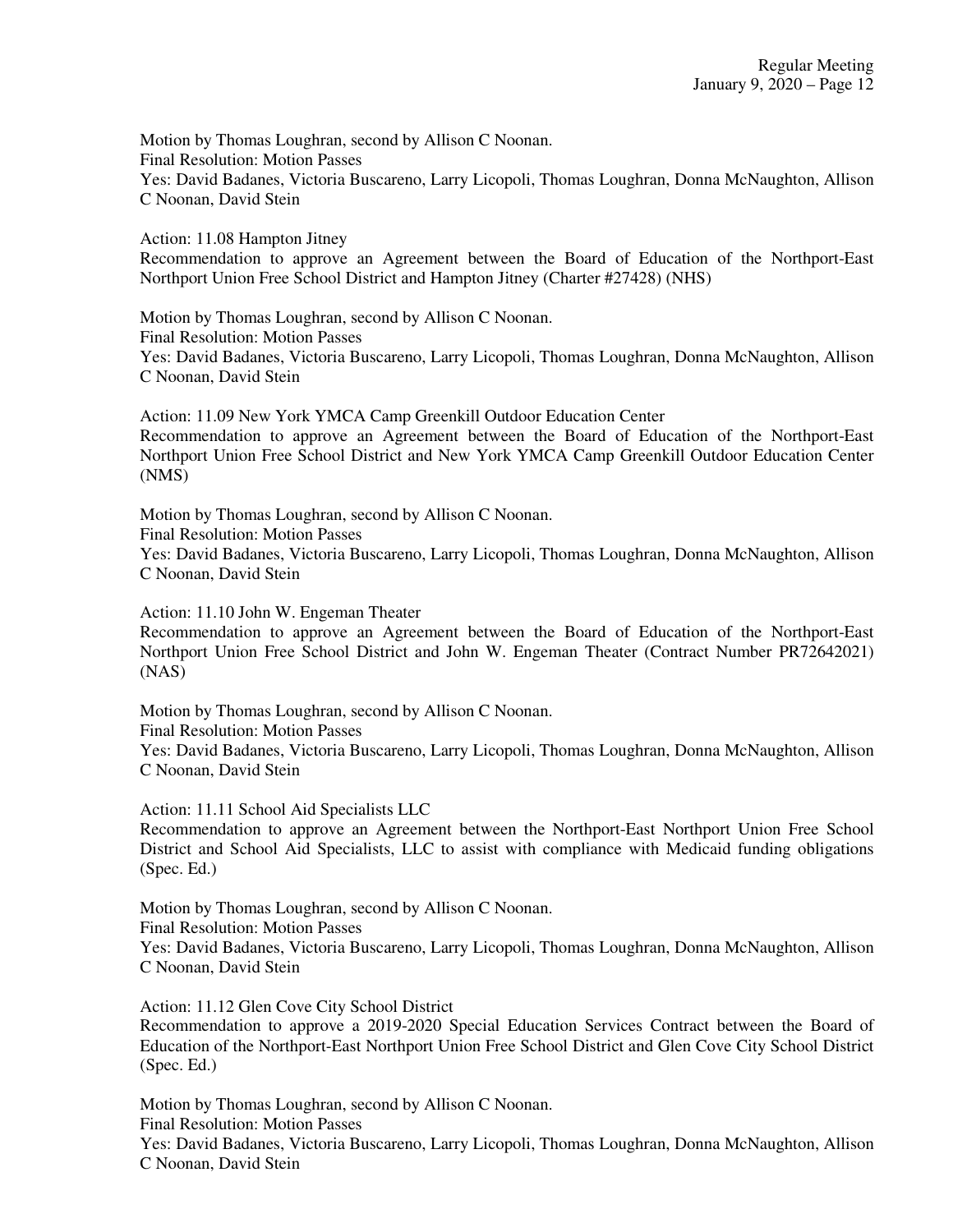Action: 11.13 The Center for Discovery

Recommendation to approve a 2019-2020 Agreement between the Northport-East Northport Union Free School District and The Center for Discovery (Spec. Ed.)

Motion by Thomas Loughran, second by Allison C Noonan. Final Resolution: Motion Passes Yes: David Badanes, Victoria Buscareno, Larry Licopoli, Thomas Loughran, Donna McNaughton, Allison C Noonan, David Stein

Action: 11.14 Just Kids Early Childhood Learning Center

Recommendation to approve a 2019-2020 Flow-Through Agreement between the Northport-East Northport Union Free School District and Just Kids Early Childhood Learning Center (Spec. Ed.)

Motion by Thomas Loughran, second by Allison C Noonan. Final Resolution: Motion Passes Yes: David Badanes, Victoria Buscareno, Larry Licopoli, Thomas Loughran, Donna McNaughton, Allison C Noonan, David Stein

Action: 11.15 Building Blocks Developmental Preschool Recommendation to approve a 2019-2020 Revised Flow-Through Agreement between the Northport-East Northport Union Free School District and Building Blocks Developmental Preschool (Spec. Ed.)

Motion by Thomas Loughran, second by Allison C Noonan. Final Resolution: Motion Passes Yes: David Badanes, Victoria Buscareno, Larry Licopoli, Thomas Loughran, Donna McNaughton, Allison C Noonan, David Stein

Action: 11.16 Harmony Heights School Recommendation to approve a 2019-2020 Revised Flow-Through Agreement between the Northport-East Northport Union Free School District and Harmony Heights School (Spec. Ed.)

Motion by Thomas Loughran, second by Allison C Noonan. Final Resolution: Motion Passes Yes: David Badanes, Victoria Buscareno, Larry Licopoli, Thomas Loughran, Donna McNaughton, Allison C Noonan, David Stein

Action: 11.17 Alternatives for Children

Recommendation to approve a 2019-2020 Revised Flow-Through Agreement between the Northport-East Northport Union Free School District and Alternatives for Children (Spec. Ed.)

Motion by Thomas Loughran, second by Allison C Noonan.

Final Resolution: Motion Passes

Yes: David Badanes, Victoria Buscareno, Larry Licopoli, Thomas Loughran, Donna McNaughton, Allison C Noonan, David Stein

Action: 11.18 The Center for Developmental Disabilities c/o Independent Group Home Living Program, Inc.

Recommendation to approve a 2019-2020 Flow-Through Agreement between the Northport-East Northport Union Free School District and The Center for Developmental Disabilities c/o Independent Group Home Living Program, Inc. (Spec. Ed.)

Motion by Thomas Loughran, second by Allison C Noonan. Final Resolution: Motion Passes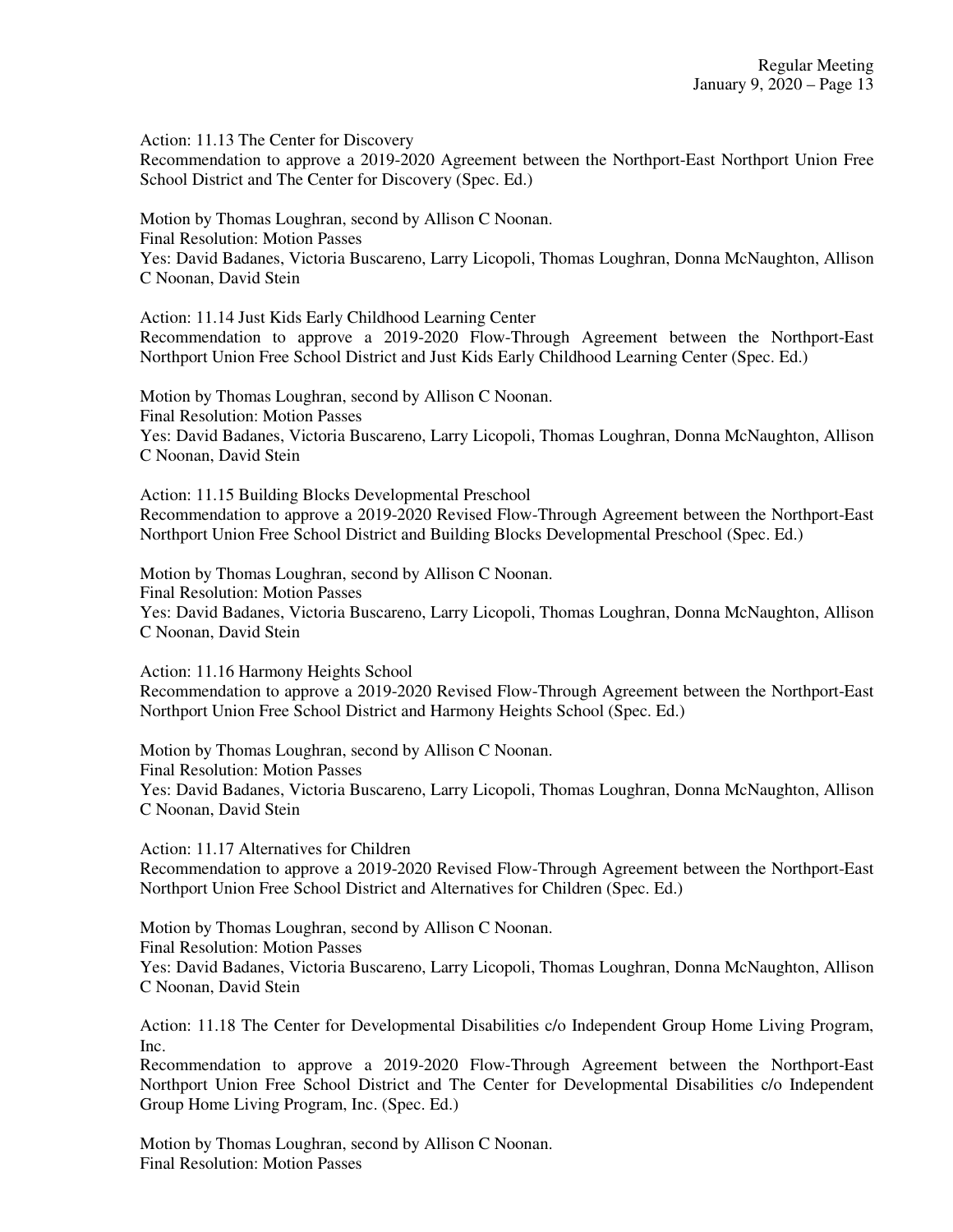Yes: David Badanes, Victoria Buscareno, Larry Licopoli, Thomas Loughran, Donna McNaughton, Allison C Noonan, David Stein

Action: 11.19 Julia Dykman Andrus Memorial, Inc. d/b/a Andrus Recommendation to approve a 2019-2020 Flow-Through Agreement between the Northport-East Northport Union Free School District and Julia Dykman Andrus Memorial, Inc. d/b/a Andrus (Spec. Ed.)

Motion by Thomas Loughran, second by Allison C Noonan. Final Resolution: Motion Passes Yes: David Badanes, Victoria Buscareno, Larry Licopoli, Thomas Loughran, Donna McNaughton, Allison C Noonan, David Stein

Action: 11.20 Henry Viscardi School Recommendation to approve a 2019-2020 Revised Flow-Through Agreement between the Northport-East Northport Union Free School District and Henry Viscardi School (Spec. Ed.)

Motion by Thomas Loughran, second by Allison C Noonan. Final Resolution: Motion Passes Yes: David Badanes, Victoria Buscareno, Larry Licopoli, Thomas Loughran, Donna McNaughton, Allison C Noonan, David Stein

Action: 11.21 Kids in Action of Long Island Program Recommendation to approve a 2019-2020 Revised Flow-Through Agreement between the Northport-East Northport Union Free School District and Kids in Action of Long Island Program (Spec. Ed.)

Motion by Thomas Loughran, second by Allison C Noonan. Final Resolution: Motion Passes Yes: David Badanes, Victoria Buscareno, Larry Licopoli, Thomas Loughran, Donna McNaughton, Allison C Noonan, David Stein

Action: 11.22 Metro Therapy, Inc. Recommendation to approve a 2019-2020 Revised Flow-Through Agreement between the Northport-East Northport Union Free School District and Metro Therapy, Inc. (Spec. Ed.)

Motion by Thomas Loughran, second by Allison C Noonan. Final Resolution: Motion Passes Yes: David Badanes, Victoria Buscareno, Larry Licopoli, Thomas Loughran, Donna McNaughton, Allison C Noonan, David Stein

Action: 11.23 Green Chimney's Children's Services, Inc. Recommendation to approve a 2019-2020 Revised Flow-Through Agreement between the Northport-East Northport Union Free School District and Green Chimney's Children's Services, Inc. (Spec. Ed.)

Motion by Thomas Loughran, second by Allison C Noonan.

Final Resolution: Motion Passes

Yes: David Badanes, Victoria Buscareno, Larry Licopoli, Thomas Loughran, Donna McNaughton, Allison C Noonan, David Stein

Action: 11.24 Westbrook Preparatory School

Recommendation to approve a 2019-2020 Flow-Through Agreement between the Northport-East Northport Union Free School District and Westbrook Preparatory School (Spec. Ed.)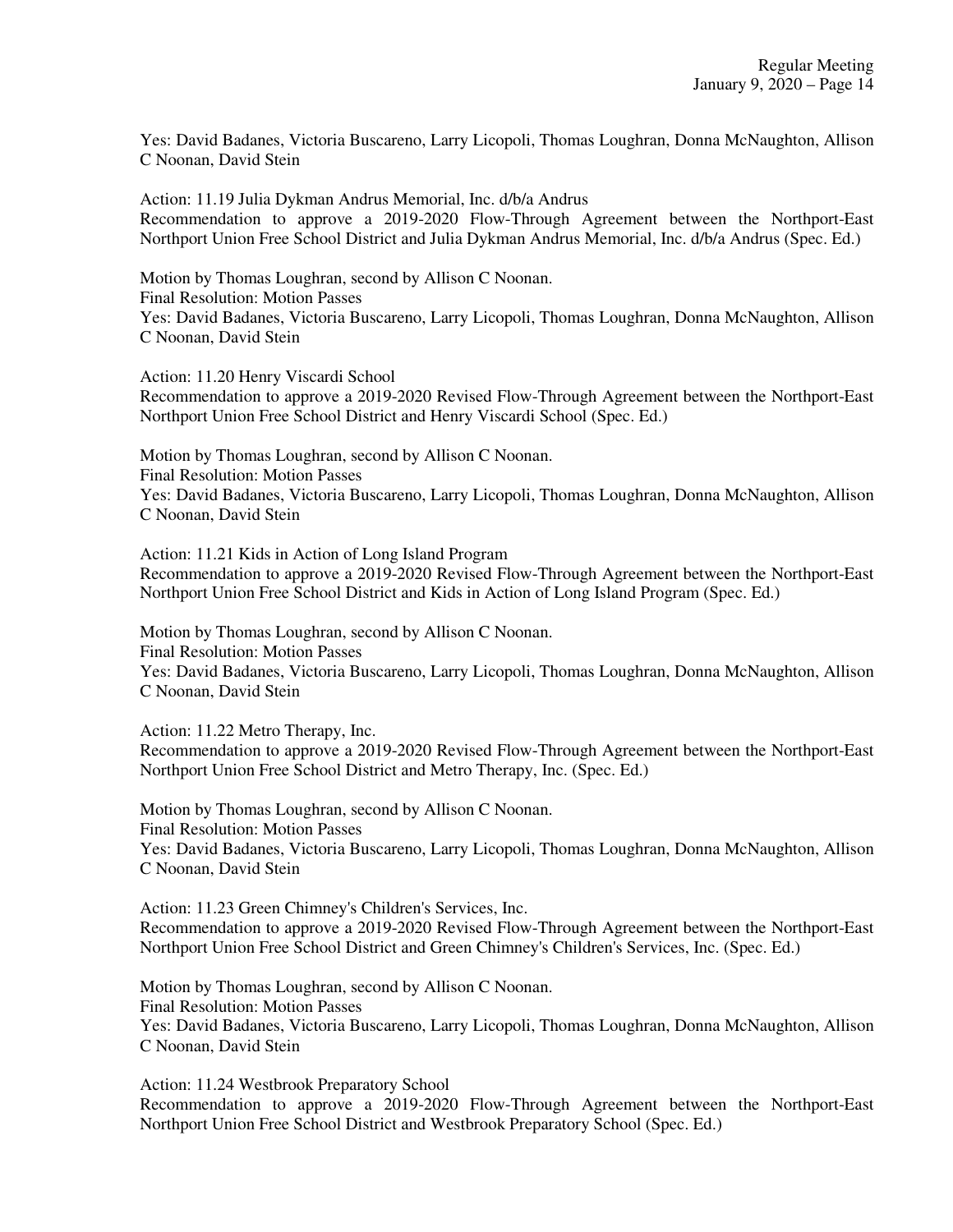Action: 11.25 Nassau Suffolk Services for the Autistic, Inc. Recommendation to approve a 2019-2020 Flow-Through Agreement between the Northport-East Northport Union Free School District and Nassau Suffolk Services for the Autistic, Inc. (Spec. Ed.)

Motion by Thomas Loughran, second by Allison C Noonan. Final Resolution: Motion Passes Yes: David Badanes, Victoria Buscareno, Larry Licopoli, Thomas Loughran, Donna McNaughton, Allison C Noonan, David Stein

Action: 11.26 Brookville Center for Children's Services, Inc. Recommendation to approve a 2019-2020 Flow-Through Agreement between the Northport-East Northport Union Free School District and Brookville Center for Children's Services, Inc. (Spec. Ed.)

Motion by Thomas Loughran, second by Allison C Noonan. Final Resolution: Motion Passes Yes: David Badanes, Victoria Buscareno, Larry Licopoli, Thomas Loughran, Donna McNaughton, Allison C Noonan, David Stein

Action: 11.27 Mid Island Therapy Associates, LLC d/b/a/ All About Kids Recommendation to approve a 2019-2020 Flow-Through Agreement between the Northport-East Northport Union Free School District and Mid Island Therapy Associates, LLC d/b/a All About Kids (Spec. Ed.)

Motion by Thomas Loughran, second by Allison C Noonan. Final Resolution: Motion Passes

Yes: David Badanes, Victoria Buscareno, Larry Licopoli, Thomas Loughran, Donna McNaughton, Allison C Noonan, David Stein

Action: 11.28 Developmental Disabilities Institute Recommendation to approve a 2019-2020 Flow-Through Agreement between the Northport-East Northport Union Free School District and Developmental Disabilities Institute (Spec. Ed.)

Motion by Thomas Loughran, second by Allison C Noonan. Final Resolution: Motion Passes Yes: David Badanes, Victoria Buscareno, Larry Licopoli, Thomas Loughran, Donna McNaughton, Allison C Noonan, David Stein

Action: 11.29 Kids Therapy Services, PLLC Recommendation to approve a 2019-2020 Flow-Through Agreement between the Northport-East Northport Union Free School District and Kids Therapy Services, PLLC (Spec. Ed.)

Motion by Thomas Loughran, second by Allison C Noonan. Final Resolution: Motion Passes Yes: David Badanes, Victoria Buscareno, Larry Licopoli, Thomas Loughran, Donna McNaughton, Allison C Noonan, David Stein

Action: 11.30 Maryhaven Center of Hope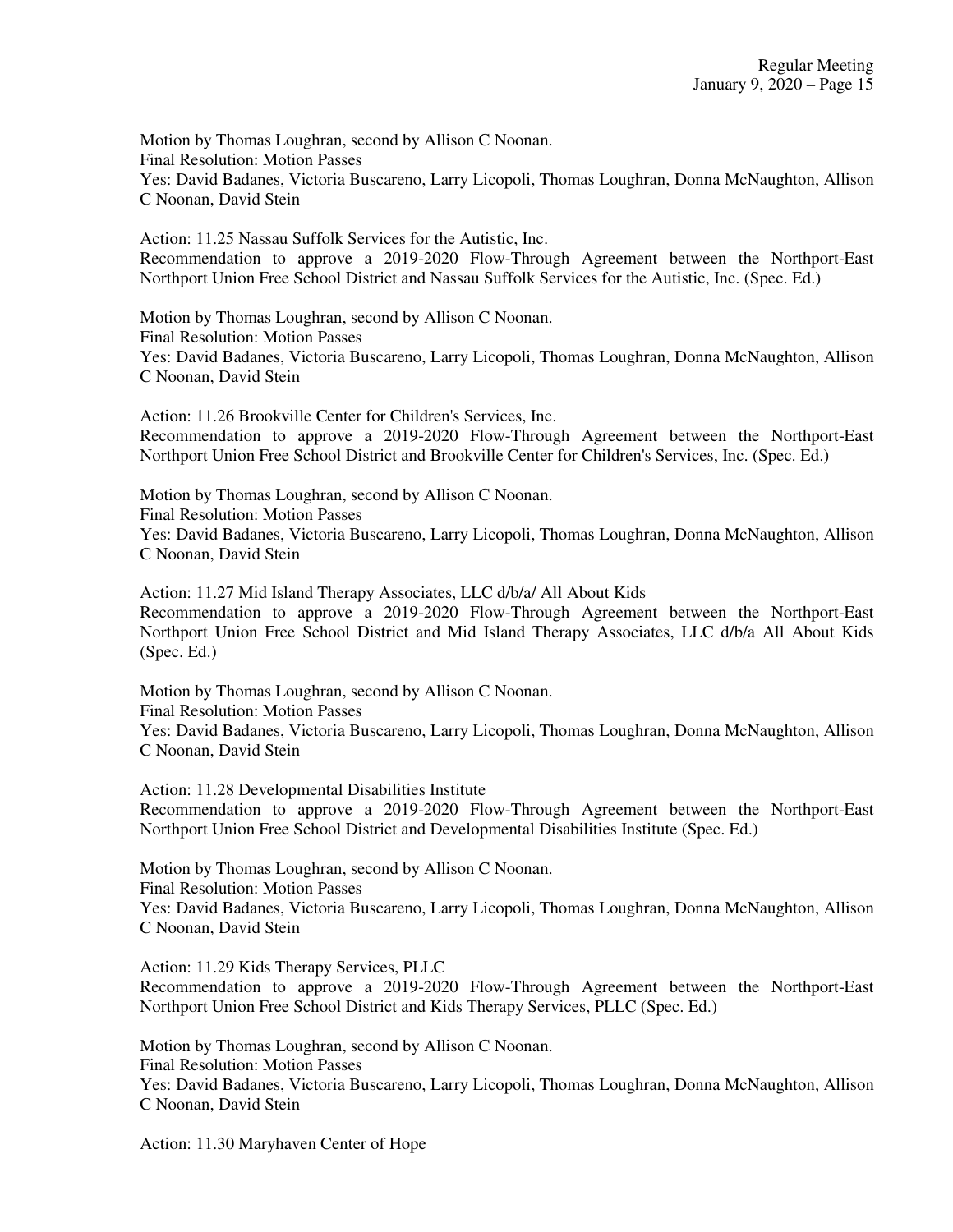Recommendation to approve a 2019-2020 Flow-Through Agreement between the Northport-East Northport Union Free School District and Maryhaven Center of Hope (Spec. Ed.)

Motion by Thomas Loughran, second by Allison C Noonan. Final Resolution: Motion Passes Yes: David Badanes, Victoria Buscareno, Larry Licopoli, Thomas Loughran, Donna McNaughton, Allison C Noonan, David Stein

Action: 11.31 Agreement and Release

Recommendation to approve an Agreement and Release between the Northport-East Northport Union Free School District and a parent known to the Board of Education regarding a contemplated Impartial Hearing pursuant to Education Law §4404 and 8 NYCCR, Part 200, regarding the placement of a disabled child. (Spec. Ed.)

Motion by Thomas Loughran, second by Allison C Noonan. Final Resolution: Motion Passes Yes: David Badanes, Victoria Buscareno, Larry Licopoli, Thomas Loughran, Donna McNaughton, Allison C Noonan, David Stein

Action: 11.32 Ascent: A School for Children with Autism Recommendation to approve a 2019-2020 Flow-Through Agreement between the Northport-East Northport Union Free School District and Ascent: A School for Children with Autism (Spec. Ed.)

Motion by Thomas Loughran, second by Allison C Noonan. Final Resolution: Motion Passes Yes: David Badanes, Victoria Buscareno, Larry Licopoli, Thomas Loughran, Donna McNaughton, Allison C Noonan, David Stein

Action: 11.33 The Devereux Foundation

Recommendation to approve a 2019-2020 Flow-Through Agreement between the Northport-East Northport Union Free School District and The Devereux Foundation (Spec. Ed.)

Motion by Thomas Loughran, second by Allison C Noonan. Final Resolution: Motion Passes Yes: David Badanes, Victoria Buscareno, Larry Licopoli, Thomas Loughran, Donna McNaughton, Allison C Noonan, David Stein

Action: 11.34 Kings Park School District Recommendation to approve a 2019-2020 Agreement between the Northport-East Northport Union Free School District and the Kings Park School District (Spec. Ed.)

Motion by Thomas Loughran, second by Allison C Noonan. Final Resolution: Motion Passes Yes: David Badanes, Victoria Buscareno, Larry Licopoli, Thomas Loughran, Donna McNaughton, Allison C Noonan, David Stein

Action: 11.35 Claims Auditor's Warrants and Schedule of Claims Recommendation to approve the Claims Auditor's Report for Warrants and Schedule of Claims for payments dated:

November 1, 2019 (Payroll Trust & Agency Warrant), November 15, 2019 (Payroll Trust & Agency Warrant), November 15, 2019 (Accounts Payable Warrant), November 29, 2019 (Payroll Trust & Agency Warrant), November 27, 2019 (Accounts Payable Warrant), November 2019 (Claims Audit Report)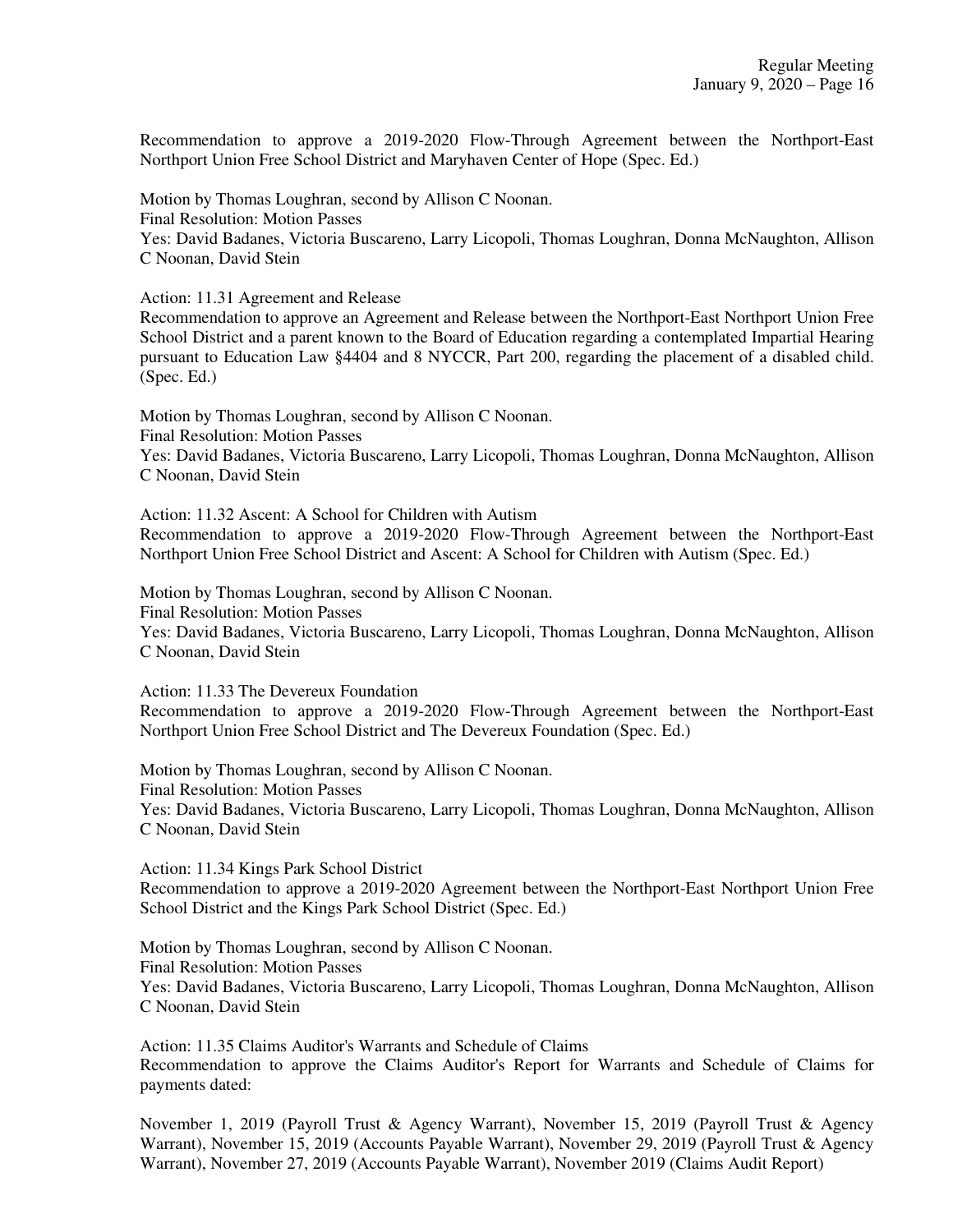Action: 11.36 Claims Auditor's Report - Payroll Audit Recommendation to approve the Claims Auditors Report for the Payroll Distribution/Audit dated November 1, 2019 (Ocean Avenue Elementary School)

Motion by Thomas Loughran, second by Allison C Noonan. Final Resolution: Motion Passes Yes: David Badanes, Victoria Buscareno, Larry Licopoli, Thomas Loughran, Donna McNaughton, Allison C Noonan, David Stein

Action: 11.37 Treasurer's Report and Monthly Summary of Receipts and Disbursements Recommendation to approve the Treasurer's Report and Monthly Summary of Receipts and Disbursements:

11.37.1 Treasurer's Report for the period October 1, 2019 through October 31, 2019 11.37.2 Monthly Summary of Receipts and Disbursements for October 2019

Motion by Thomas Loughran, second by Allison C Noonan. Final Resolution: Motion Passes Yes: David Badanes, Victoria Buscareno, Larry Licopoli, Thomas Loughran, Donna McNaughton, Allison C Noonan, David Stein

Action: 11.38 Schedule of Investments Recommendation to approve the Schedule of Investments as of October 31, 2019

Motion by Thomas Loughran, second by Allison C Noonan. Final Resolution: Motion Passes Yes: David Badanes, Victoria Buscareno, Larry Licopoli, Thomas Loughran, Donna McNaughton, Allison C Noonan, David Stein

Action: 11.39 Collateral Schedule Recommendation to approve the Collateral Schedule as of October 31, 2019

Motion by Thomas Loughran, second by Allison C Noonan. Final Resolution: Motion Passes Yes: David Badanes, Victoria Buscareno, Larry Licopoli, Thomas Loughran, Donna McNaughton, Allison C Noonan, David Stein

Action: 11.40 Bank Reconciliation Recommendation to approve the Bank Reconciliation Report for the Month Ended October 31, 2019

Motion by Thomas Loughran, second by Allison C Noonan. Final Resolution: Motion Passes Yes: David Badanes, Victoria Buscareno, Larry Licopoli, Thomas Loughran, Donna McNaughton, Allison C Noonan, David Stein

Action: 11.41 General Fund Projected Cash Flow Statement Recommendation to approve the General Fund Projected Cash Flow Statement for the year ending 2019- 2020, Actual Data July 1, 2019 - October 31, 2019, Estimated Data November 1, 2019 - June 30, 2020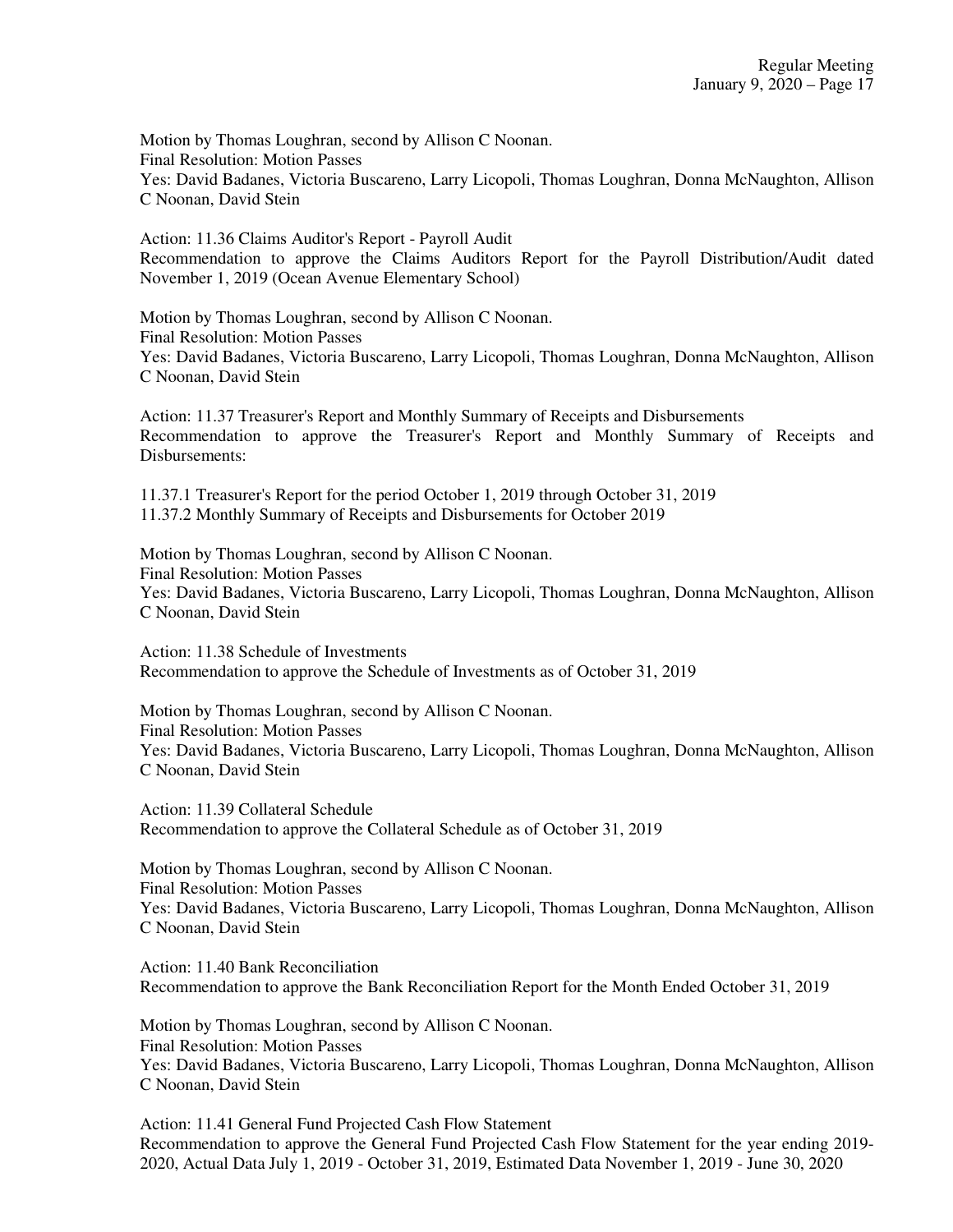Action: 11.42 School Lunch Profit and Loss Recommendation to approve the School Lunch Profit and Loss Statement for the period October 1, 2019 through October 31, 2019.

Motion by Thomas Loughran, second by Allison C Noonan. Final Resolution: Motion Passes Yes: David Badanes, Victoria Buscareno, Larry Licopoli, Thomas Loughran, Donna McNaughton, Allison C Noonan, David Stein

Action: 11.43 Monthly Revenue and Budget Status Report - Special Aid Fund Recommendation to approve the Monthly Revenue and Budget Status Report - Special Aid Fund for the Month Ending October 31, 2019

Motion by Thomas Loughran, second by Allison C Noonan. Final Resolution: Motion Passes Yes: David Badanes, Victoria Buscareno, Larry Licopoli, Thomas Loughran, Donna McNaughton, Allison C Noonan, David Stein

Action: 11.44 Monthly Revenue and Budget Status Report - General Fund Recommendation to approve the Monthly Revenue and Budget Status Report - General Fund for the Month Ending October 31, 2019

Motion by Thomas Loughran, second by Allison C Noonan. Final Resolution: Motion Passes Yes: David Badanes, Victoria Buscareno, Larry Licopoli, Thomas Loughran, Donna McNaughton, Allison C Noonan, David Stein

Action: 11.45 Monthly Revenue and Budget Status Report - Capital Fund Recommendation to approve the Monthly Revenue and Budget Status Report - Capital Fund for the Month Ending October 31, 2019

Motion by Thomas Loughran, second by Allison C Noonan. Final Resolution: Motion Passes Yes: David Badanes, Victoria Buscareno, Larry Licopoli, Thomas Loughran, Donna McNaughton, Allison C Noonan, David Stein

Action: 11.46 Monthly Revenue and Budget Status Report - School Lunch Fund Recommendation to approve the Monthly Revenue and Budget Status Report - School Lunch Fund for the Month Ending October 31, 2019

Motion by Thomas Loughran, second by Allison C Noonan. Final Resolution: Motion Passes Yes: David Badanes, Victoria Buscareno, Larry Licopoli, Thomas Loughran, Donna McNaughton, Allison C Noonan, David Stein

Action: 11.47 Transfer of General Fund Appropriations Recommendation to approve Transfer of General Fund Appropriations in the 2019-2020 fiscal year (\$800,000.00)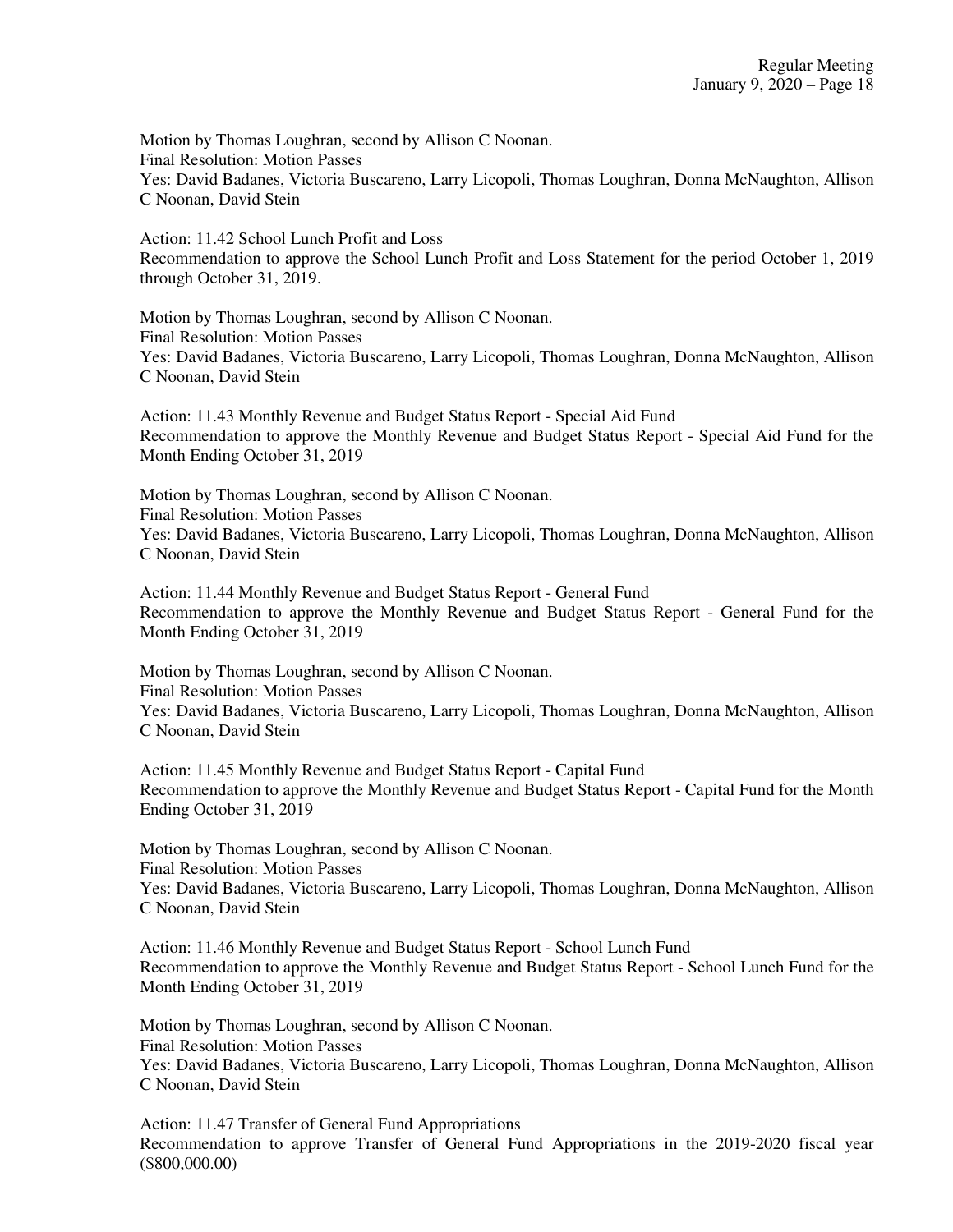Action: 11.48 Transfer of Capital Fund Appropriations Recommendation to approve Transfer of Capital Fund Appropriations in the 2019-2020 fiscal year (\$54,000.00)

Motion by Thomas Loughran, second by Allison C Noonan. Final Resolution: Motion Passes Yes: David Badanes, Victoria Buscareno, Larry Licopoli, Thomas Loughran, Donna McNaughton, Allison C Noonan, David Stein

Action: 11.49 The Parkside Group Recommendation to approve a Contract between the Northport-East Northport Union Free School District and The Parkside Group, LLC for strategic guidance and consulting services (BOE)

Motion by Thomas Loughran, second by Allison C Noonan. Final Resolution: Motion Passes Yes: David Badanes, Victoria Buscareno, Larry Licopoli, Thomas Loughran, Donna McNaughton, Allison C Noonan, David Stein

Action: 11.50 SES Study Team, LLC

Recommendation to approve an Agreement between the Northport-East Northport Union Free School District and SES Study Team, LLC to provide additional services for future planning (BOE)

Motion by Thomas Loughran, second by Allison C Noonan. Final Resolution: Motion Passes Yes: David Badanes, Victoria Buscareno, Larry Licopoli, Thomas Loughran, Donna McNaughton, Allison C Noonan, David Stein

Action: 11.51 Sam McElroy

Recommendation to approve a Supplementary Education Services Agreement between the Northport-East Northport Union Free School District and Sam McElroy for a one hour presentation to members of the District's SEL committee, in the amount of \$200.00 (T&L)

Motion by Thomas Loughran, second by Allison C Noonan. Final Resolution: Motion Passes Yes: David Badanes, Victoria Buscareno, Larry Licopoli, Thomas Loughran, Donna McNaughton, Allison C Noonan, David Stein

# **12. SUPERINTENDENT'S REPORT - FOR INFORMATION ONLY**

Information: 12.01 Budget Transfers for the period December 9, 2019 through December 20, 2019 - As per Board Policy #6150 all transfers between salary codes up to \$25,000 and transfers between all other codes up to \$10,000 are to be reported to the Board of Education as an information item

Information: 12.02 UTN PDC

## **13. UNFINISHED BUSINESS**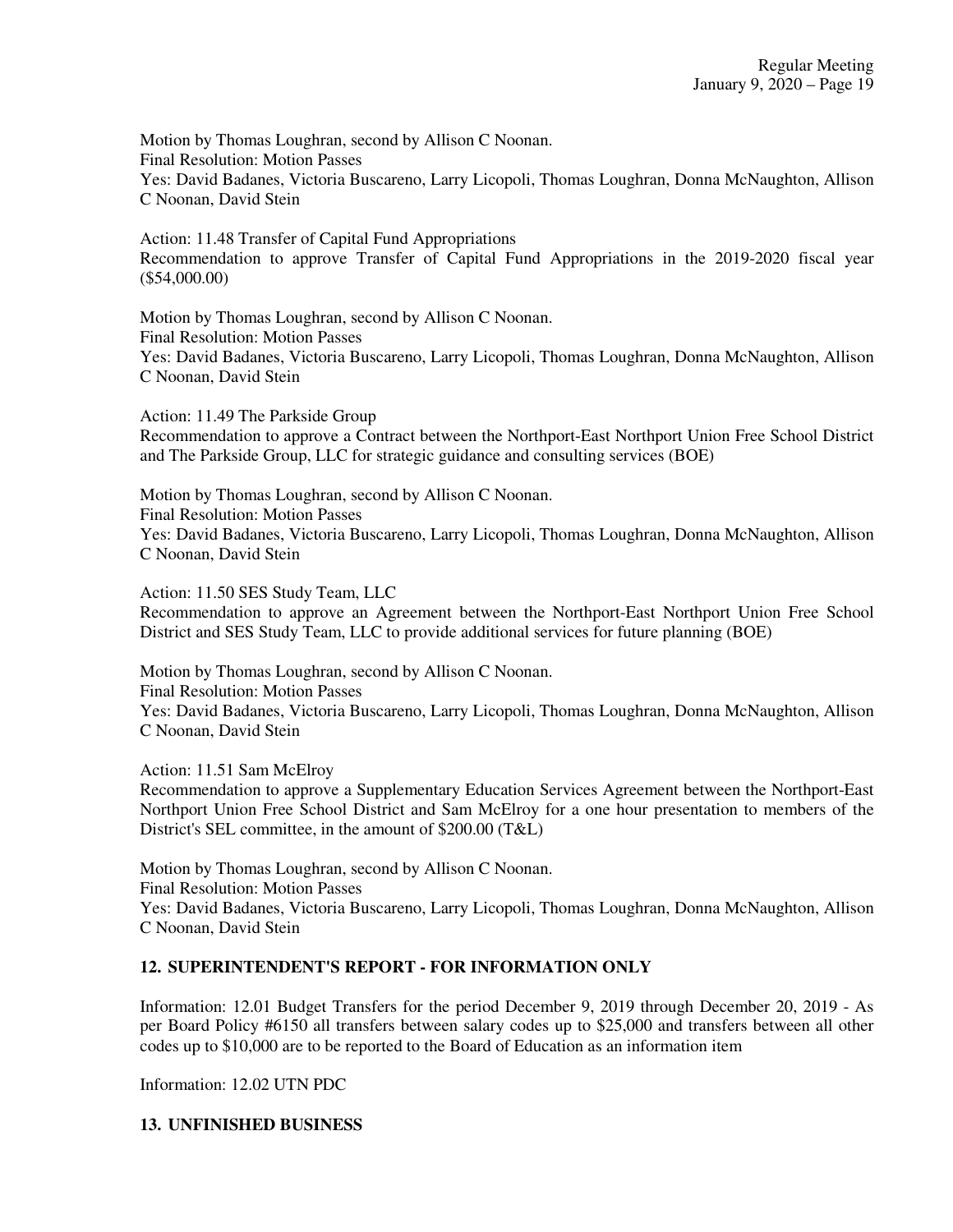### **14. NEW BUSINESS**

The Board requested the Superintendent present a report at the next Board meeting on possible options if Northport Middle School students needed to be moved.

**15. ADJOURNMENT** - Board policy requires adjournment by 10:30 pm, unless meeting is extended by vote.

Information: 15.01 Upcoming Meetings

REGULAR MEETING Thursday, January 23, 2020 7:00 p.m. William J. Brosnan School

REGULAR MEETING Thursday, February 6, 2020 7:00 p.m. William J. Brosnan School

Action: 15.02 Adjournment Recommendation to adjourn the meeting

Motion by Larry Licopoli, second by Thomas Loughran. Final Resolution: Motion Passes Yes: David Badanes, Victoria Buscareno, Larry Licopoli, Thomas Loughran, Donna McNaughton, Allison C Noonan, David Stein

At 12:40 a.m. the Chair declared the meeting adjourned.

Action: 15.03 Reconvene in Public Session to consider an Intermunicipal Agreement with the Incorporated Village of Northport

Recommendation to Reconvene into Public Session

Motion by David Badanes, second by Allison C Noonan. Final Resolution: Motion Passes Yes: David Badanes, Victoria Buscareno, Larry Licopoli, Allison C Noonan Not Present at Vote: Thomas Loughran, Donna McNaughton, David Stein

At 12:43 a.m. the Board reconvened in Public Session.

Recommendation to approve the following resolution:

"BE IT RESOLVED, that the Board of Education of the Northport-East Northport Union Free School District hereby authorizes the School District to enter into an Intermunicipal Agreement (the "Agreement") with the Incorporated Village of Northport for the provision of fuel, subject to the terms and conditions of an agreement to be prepared by District counsel;

BE IT FURTHER RESOLVED, that the Board of Education hereby authorizes the Board President or his designee to execute the necessary documents to effectuate said Agreement on behalf of the Board of Education."